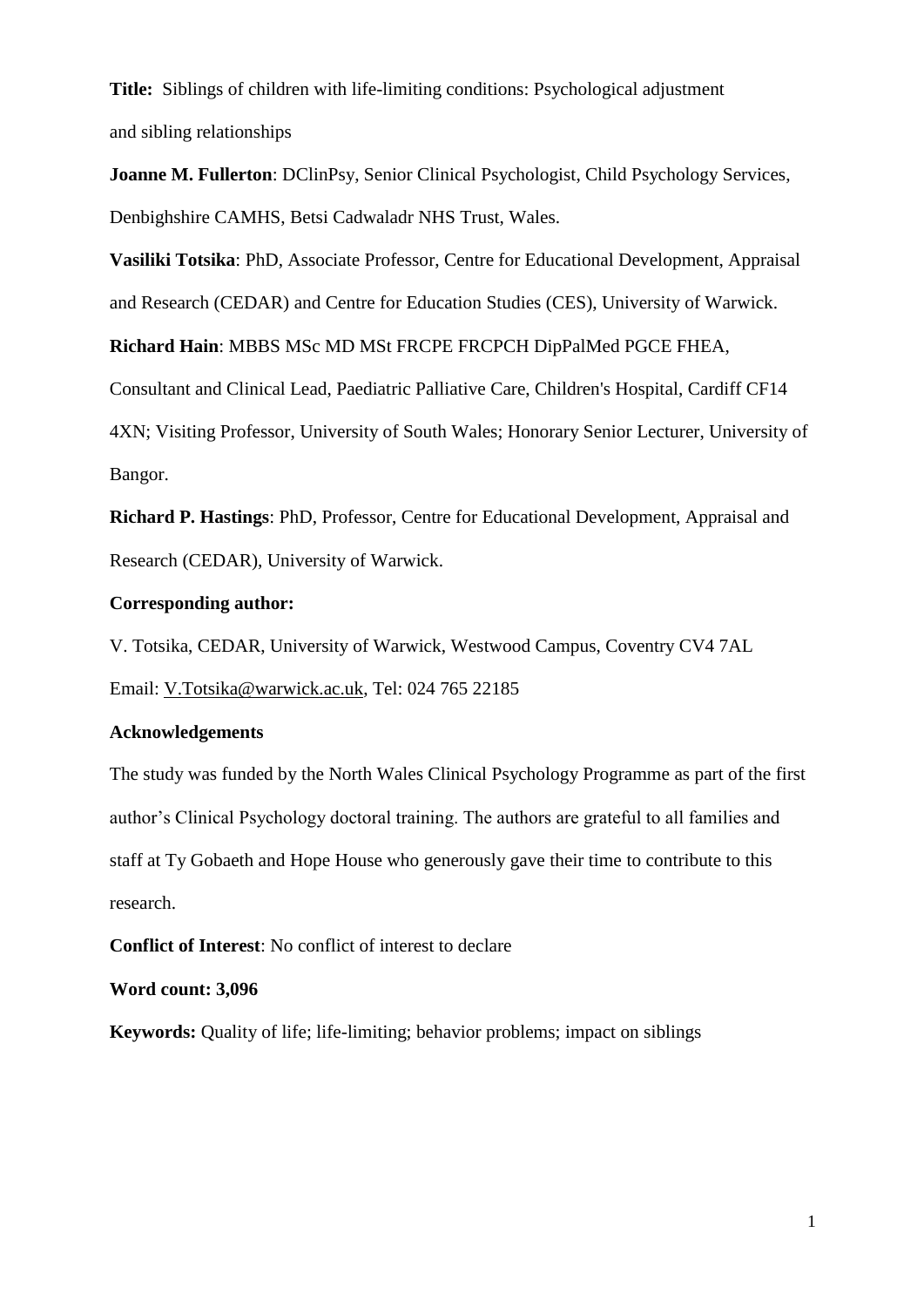#### **Abstract**

**Background** This study explored psychological adjustment and sibling relationships of siblings of children with life-limiting conditions (LLCs), expanding on previous research by defining LLCs using a systematic classification of these conditions.

**Methods** Thirty-nine siblings participated, aged 3-16 years. Parents completed measures of siblings' emotional and behavioral difficulties, quality of life, sibling relationships, and impact on families and siblings. Sibling and family adjustment and relationships were compared to population norms, where available, and to a matched comparison group of siblings of children with autistic spectrum disorder (ASD), as a comparable 'high risk' group.

**Results** LLC siblings presented significantly higher levels of emotional and behavioral difficulties, and lower quality of life than population norms. Their difficulties were at levels comparable to siblings of children with ASD. A wider impact on the family was confirmed. Family socio-economic position, time since diagnosis, employment and accessing hospice care were factors associated with better psychological adjustment.

**Conclusions** Using a systematic classification of LLCs, the study supported earlier findings of increased levels of psychological difficulties in siblings of children with a LLC. The evidence is (a) highlighting the need to provide support to these siblings and their families, and (b) that intervention approaches could be drawn from the ASD field.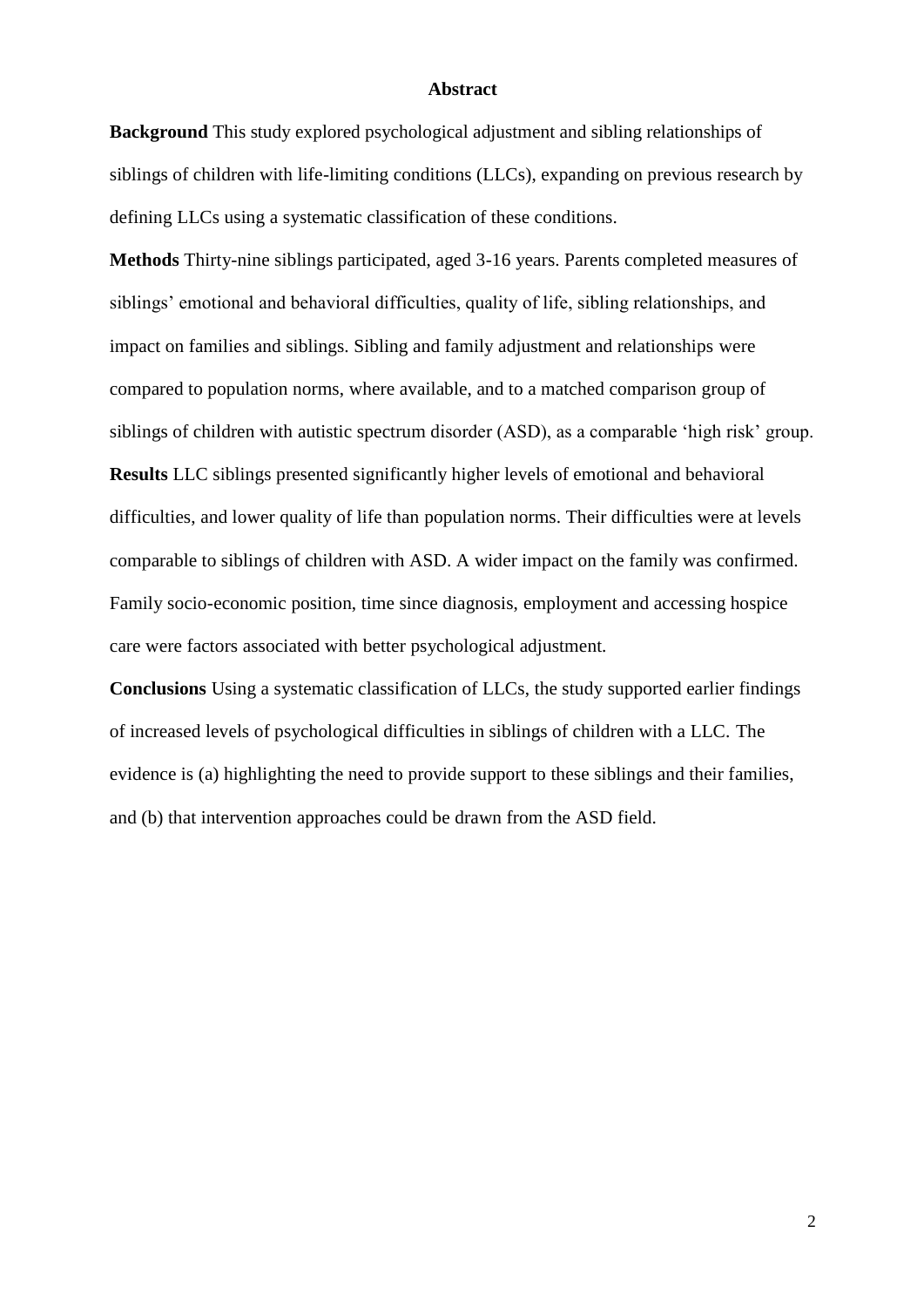#### **Introduction**

'Life-limiting conditions' (LLCs) is an umbrella term encompassing conditions for which there is no medical hope of cure, and which ultimately leads to the death of the child (Department of Health and Children 2009). Four types of LLCs have been identified (ACT/RCPCH, 1997): (1) LLCs for which there is curative treatment, but can fail (e.g., cancer, irreversible organ failures of the heart), (2) LLCs where premature death is inevitable (e.g., cystic fibrosis, muscular dystrophy), (3) progressive LLCs without curative treatment options (e.g., Batten disease), and (4) non-progressive, irreversible LLCs causing severe disability, health complications and premature death (e.g., cerebral palsy). Over 40,000 children in England are living with LLCs (Fraser *et al.* 2012).

Family members of children with LLC, including siblings, experience family life differently to families where children do not have LLCs. Living with a brother or sister with LLC is likely to impact on siblings' psychological well-being and quality of life. However, research evidence on the impact of LLCs on siblings is limited, due, in part, to difficulties defining LLCs systematically. Previous studies have tended to consider conditions under the broader grouping of chronic conditions/illnesses. There is inevitably some overlap between LLCs and chronic conditions/illnesses. According to the ACT/RCPCH definition (1997) however, LLCs form a distinct group in which the sufferer is not expected to survive into adulthood. Therefore, the overlap between chronic illness and LLC is not complete, as certain chronic conditions are not life-limiting (e.g., asthma, diabetes). Other studies focus on single clinical conditions, for example cancer.

Negative psychological adjustment and high levels of emotional and behavioural problems have been reported in siblings of children with cancer, cystic fibrosis, cardiac and kidney difficulties, compared to their peers (Barlow & Ellard 2006; Sharpe & Rossiter 2002), and to siblings of children with muscular dystrophy (Read *et al*. 2010). Sibling relationships

3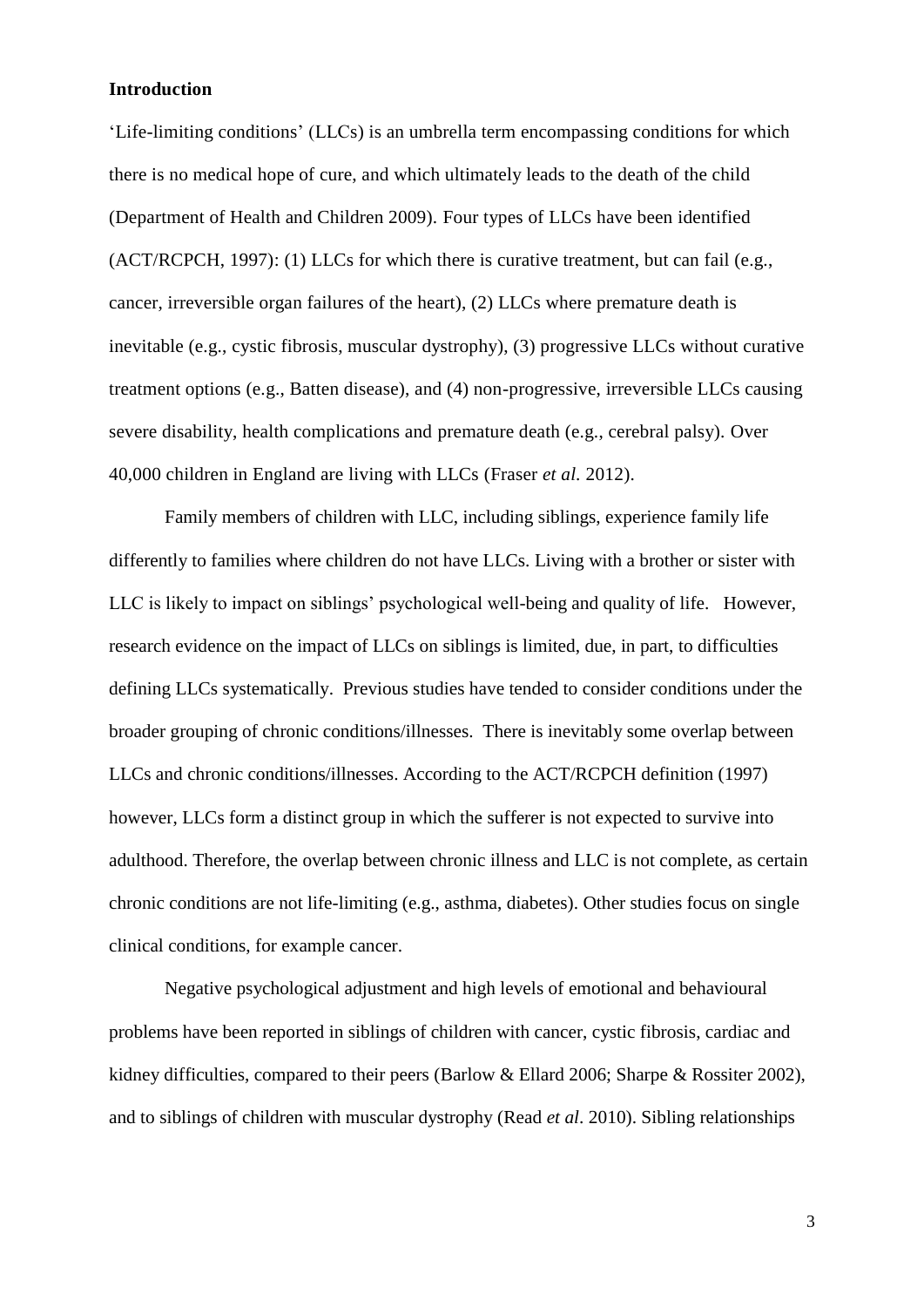have been highlighted as fractious, resentful, and competitive within families of children with diabetes, Down syndrome, and orthopedic problems (Nielsen *et al.* 2010). Sibling age and relative position within the family, time since diagnosis, gender, and socio-economic status have been associated with negative well-being in these siblings (Barlow & Ellard 2006; Breslau *et al*. 1981; Houtzager *et al.* 2003; Read *et al*. 2010). Studies have also indicated positive impacts, such as increased maturity, empathy and involvement (O'Brien, Duffy & Nichol 2009; Sloper 2000).

Existing findings cannot be easily generalized to siblings of children with LLCs due to lack of consistency in the definitions used (e.g., chronic conditions). In the present study, we address this limitation by using a recently developed classification system of LLCs (Hain et al. 2013). Known as the directory of LLCs, it is the first systematic attempt to group LLCs among children. It was developed by outlining several hundred LLCs according to the ACT/RCPCH 1997 definition, by reviewing referrals to hospice and specialist palliative care services, as well as death certificates from 2002-2007 across Wales (Hain et *al.* 2013; Noyes *et al.* 2013). ICD-10 labels were then assigned to the conditions to create the directory. We used the directory to identify siblings of children with conditions that would be classified as life-limiting according to the ACT/RCPCH definition.

The aim of the present study was to describe the psychological adjustment of siblings of children with a LLC, with respect to behavioral and emotional difficulties, quality of life, and sibling relationship quality. We compare sibling data to population norms, where available, but also data from a matched group of 'high risk' siblings of children with an ASD. Siblings of children with ASD experience altered family functioning, difficult sibling relationships, and reduced parental attention (Hastings 2003; Ross & Cuskelly 2006) and present heightened emotional and behavioral difficulties (Petalas *et al.* 2009). Finally, we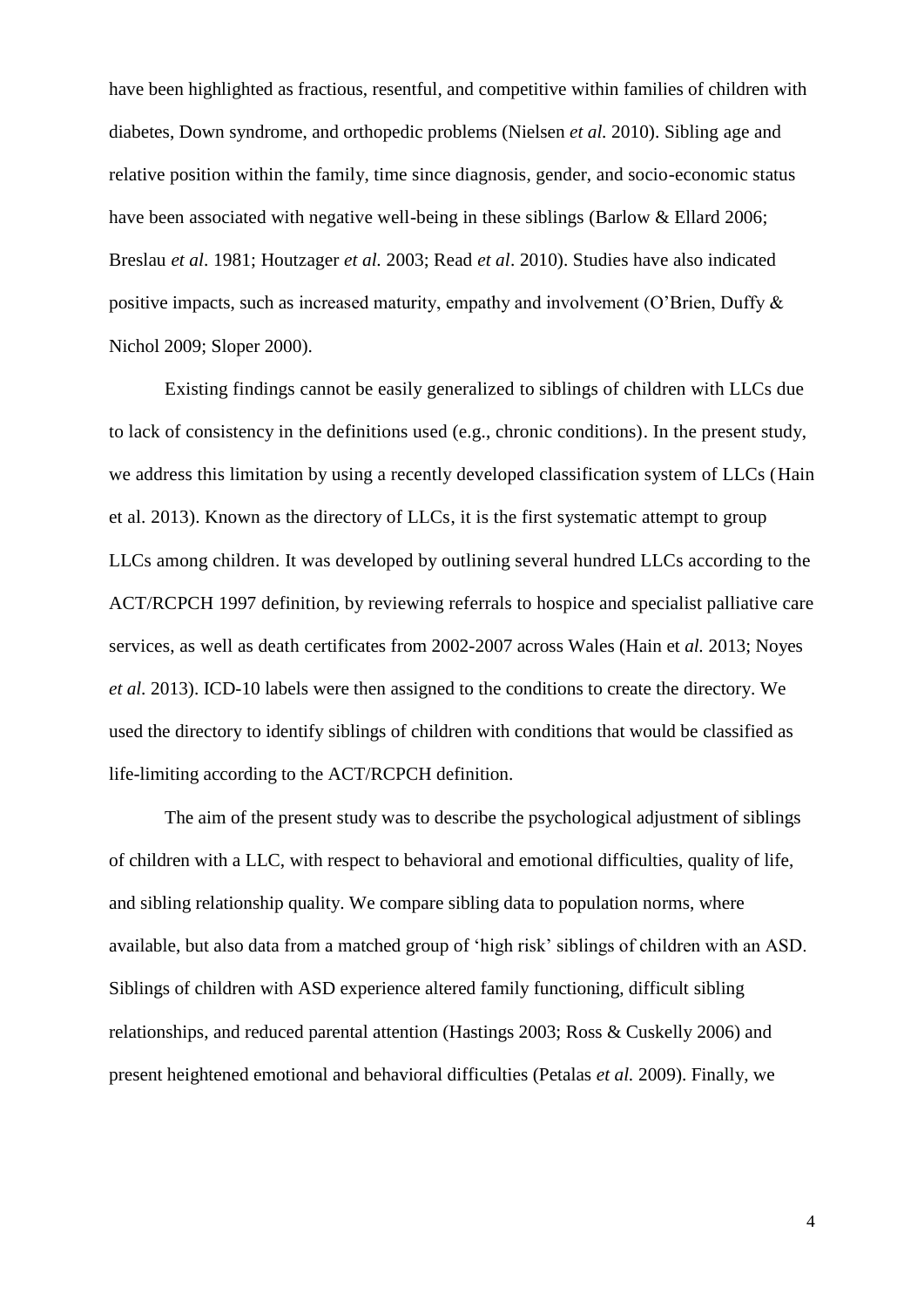explored correlates of siblings' difficulties, quality of life and relationships in the LLC group so that we can begin to understand the variability in siblings' experiences.

### **Method**

#### **Participants**

Thirty-nine families of children with LLCs participated. Primary parental caregivers were aged between 26 and 50 years-old (mean age 38 years; *SD*=6.46), and were mostly mothers (97%). Twenty-nine (74%) had a university postgraduate or undergraduate degree. Twentytwo (56%) of the families reported having an annual family income of above £35,000 (approximately \$51,000 USD). Overall, 20 (51%) held a job: six worked full-time and 14 parttime.

There were 20 boys with LLC and 19 girls, aged between 10 months and 16 years-old (with a mean age of 6.82 years (*SD*=4.10). Clinical conditions included: Congenital Heart Defects (*n*=10), Cystic Fibrosis (*n*=5), Cerebral Palsy (*n*=5), Cancer (*n*=5), Rare Chromosomal Disorders (*n*=3: 1p36 Deletion Syndrome, *n*=1, Trisomy 10 with deletion, *n*=2), Muscular Dystrophy (*n*=3), Dravet Syndrome (*n*=2), Lissenencephaly (*n*=1), Metabolic Disorder (*n*=1), Kartageners Syndrome with progressive respiratory failure (*n*=1), Pallister Killan Syndrome (*n*=1), brain malformation (*n*=1), and Rett Syndrome (*n*=1). All are included in the directory of LLCs. Diagnosis had been received between one month and 12 years before this study (mean length 5.20 years, *SD*=3.18). Hospice services were accessed by 59% of families. Mean length of contact with hospices was 3.17 years (*SD*=2.10).

Among the 39 siblings, 64% were boys. They had a mean age of 8.23 years (*SD*=3.65, range 3-16 years). Twelve siblings were younger than the child with the LLC, 26 older, and one set were twins. Eighteen (46%) siblings were the same gender as the child with the LLC.

## **Comparison group of high risk siblings**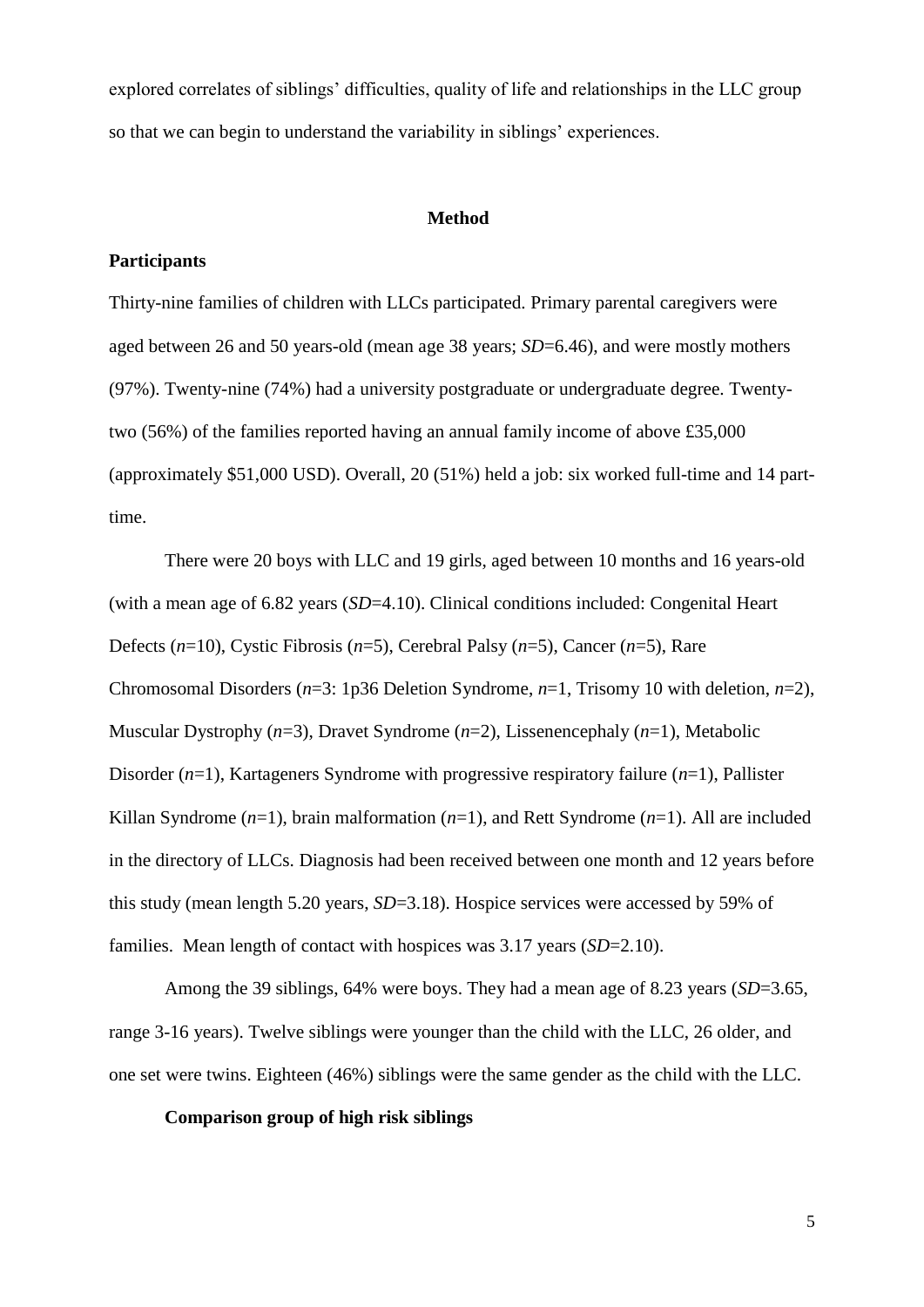Siblings of children with ASD were identified from an earlier study (Petalas et al., 2012), and matched to the current group on sibling gender and age; gender and age of the child with the condition (LLC/ASD); position in relation to the child (e.g., older/younger); and same or different gender. Matching was done manually 1:1 following ordering of the ASD database by the variables of interest. Thirty-two sibling pairs were successfully matched. Seven cases from the main study sample were excluded as no reasonable match was found, due to the younger age of LLC siblings.

In the 32 matched ASD group, all primary caregivers were mothers. They were 42 years-old on average (*SD*=4.10, range 29 to 50 years). Sixteen (50%) had a university postgraduate or undergraduate degree. The annual family income was above £35,000 in 44% families, and in 66% mothers were employed outside the home. The children with ASD were 17 boys and 15 girls, aged between 4 and 15 years (mean age 9 years, *SD*=2.79). Diagnoses had been received between 9 months and 8 years of the research taking place (mean time since diagnosis 3.22 years, *SD*=2.14). ASD siblings included 21 boys and 11 girls, with average age of 9 years (S*D*=3.08, range 5 to 17 years). Eleven siblings were younger than the child with ASD, 20 older, and there was one set of twins. Sixteen (50%) siblings were the same gender as the child with ASD.

The matching process resulted in groups being similar with respect to sibling age  $(t(31)=1.693, p=.100)$ , gender (male  $n=17$ , female  $n=15$ ), whether the sibling and child with condition were the same or different genders (same *n*=16, different *n*=16), and whether the sibling was younger or older (older  $n=20$ , younger  $n=11$ , twin  $n=1$ ). However there was a significant difference in the age of children with the conditions  $(t(31)=3.084, p=.004)$ . Children with a LLC were younger. The matching process was deemed fairly successful as it resulted in no differences between the two groups in five of the six variables used. Further, no differences were present for parental age  $(t(31)=1.803, p=.081)$ , parental respondent gender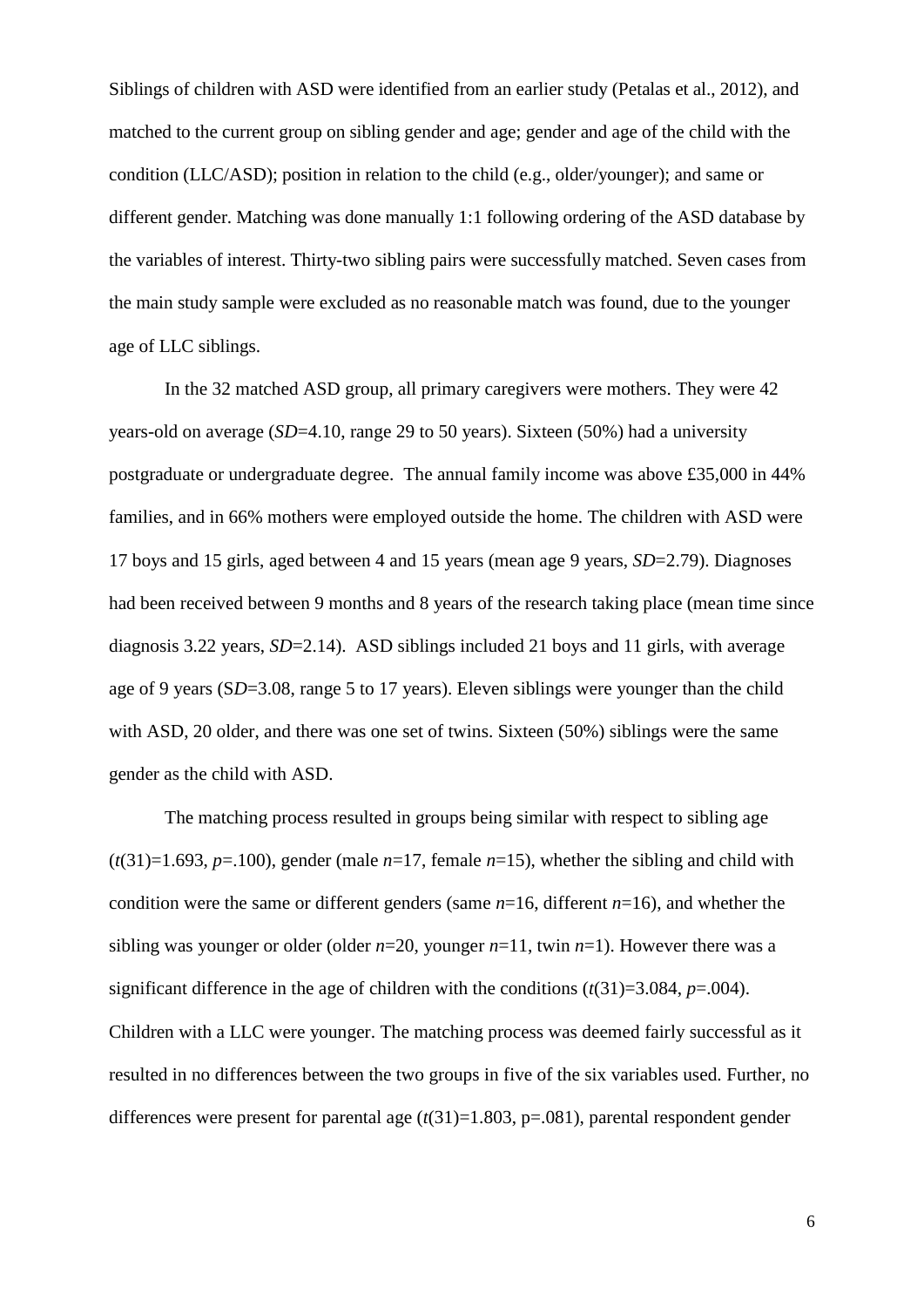(31 mothers in LLC, 32 in ASD), and levels of out-of-home employment  $(X^2(1)=5.91)$ ,  $p=0.442$ ). Groups differed in time since diagnosis  $(t(31)=4.075, p=.001)$ , parental education (more university-level parents in the LLC sample;  $X^2(1)=4.27$ ,  $p=.039$ ). Table 1 summarizes the demographics of the samples in the two matched groups.

------------------------------------------------------ Table 1 here----------------------------------------------

#### **Measures**

*Strengths and Difficulties Questionnaire (SDQ).* Emotional and behavioural problems were measured using the parent-report version of the SDQ (Goodman 1997), which includes 25 items about emotional symptoms, conduct problems, hyperactivity, peer relationship problems, and prosocial behaviours. A total behavioral difficulties score (range 0-40) is derived by the first four subscales. A further impact score (range 0-10) indicates the extent to which the difficulties distress the child and interfere with daily living. Parent-report SDQs are available for children aged 3-4 years and 4-16 years. Internal consistency among the LLC group was good. Cronbach's alpha coefficients were as follows: .86 total behavioral difficulties, .79 emotional symptoms, .68 conduct problems, .85 hyperactivity, .78 peer relationship problems, and .69 prosocial behaviour. SDQs were available in the ASD sibling comparison group. In this group, Cronbach's alpha coefficients were .80 for prosocial behaviour, and .88 for total difficulties (Petalas *et al.* 2012).

*Sibling Relationship Questionnaire (SRQ).* The SRQ brief version (Buhrmester & Furman 1990) is a parent-reported measure of children's relationships (child with LLC and the selected sibling). Thirty-nine items assess warmth/closeness, relative status/power, conflict, and rivalry. Cronbach's alphas among LLC siblings were .91 for warmth/closeness, .84 for relative status/power, .84 for conflict and .75 for rivalry. The SRQ was also available in the ASD group. Cronbach's alpha coefficients in this group were .91 for warmth/closeness, .63 for relative status/power, .87 for conflict and .90 for rivalry (Petalas *et al.* 2012).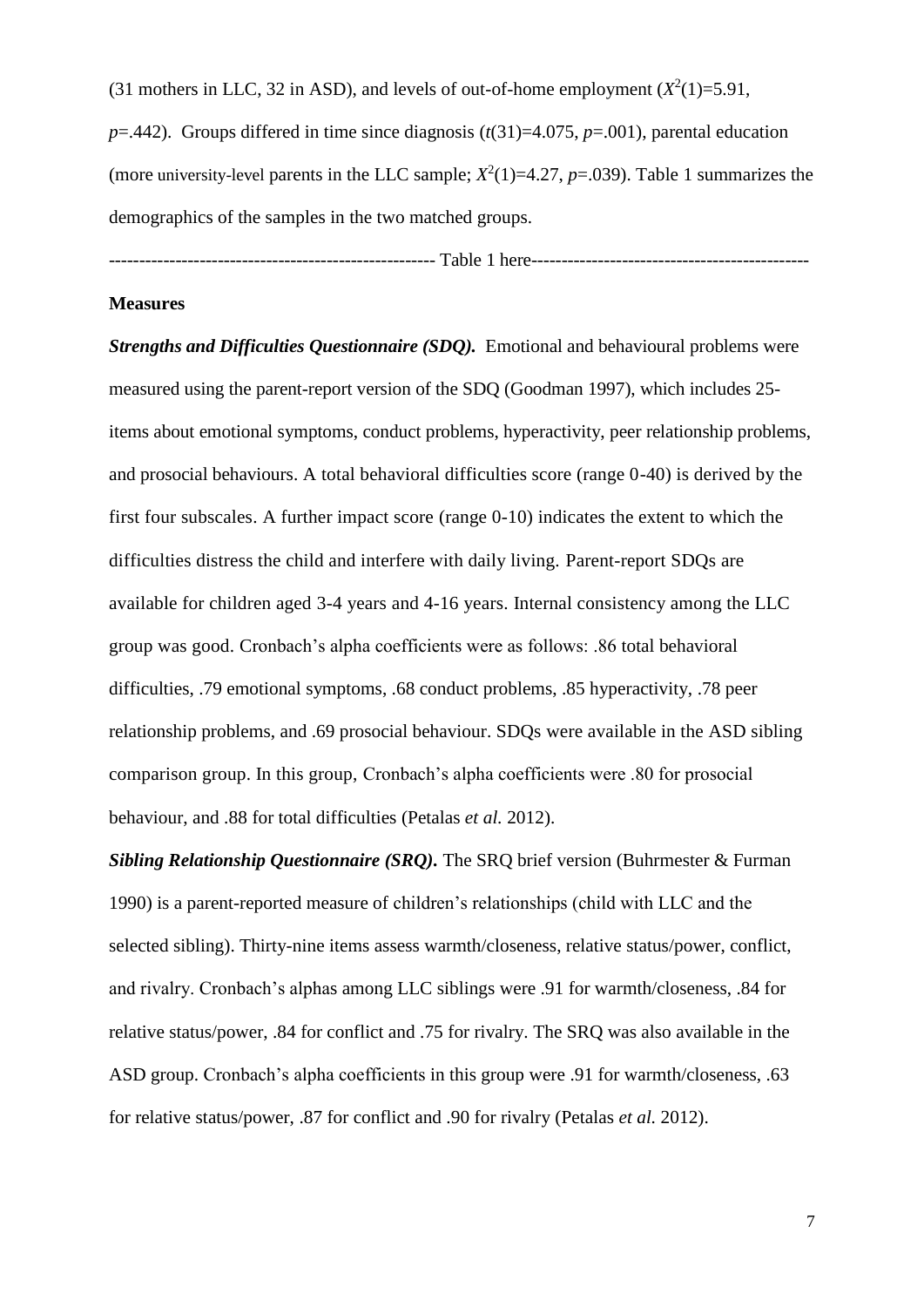**Pediatric Quality of Life Questionnaire (PedsQL).** The PedsQL (Upton *et al*. 2005) is a 23-item scale measuring physical well-being, emotional functioning, social functioning, and academic functioning among 2-18 year-old children. There is a parent proxy and selfreport form for children aged 8+. Here, parents completed the proxy version, and the sibling completed a self-report, if over 8 years, and if /she wished. A total quality of life score (range 0-100) is available, along with domain scores for physical, and psychosocial quality of life. Cronbach's alpha coefficients were .66 and .83 for total quality of life, .84 and .64 for physical quality of life, and .59 and .79 for psychosocial quality of life, for the parent- and self-report versions respectively.

*Impact on Family Scale (IoF)*. The IoF (Stein & Reissman 1980; Stein & Jessop 2003) was developed to measure parental perceptions of the impact of a child's medical condition on the family as a whole. It includes 19 items addressing financial impact, familial-social impact, personal strain, and mastery. A total family impact score (range 0-72) is available. Cronbach's alpha coefficients were .84 for total family impact, .78 for financial impact, .77 for familialsocial impact, .80 for personal strain, and .12 for mastery. Mastery was excluded from analysis, due to its poor reliability.

*Impact on Sibling Scale (IoS).* The IoS (Stein & Jessop 1985) measures parental perception of the effects of a child's medical illness on the unaffected siblings. Six items measure siblings' emotional and behavioral reactions to the illness, parental concerns about the siblings' health, and their own ability to attend to the needs of all their children. It yields a total impact on siblings score (range 0-24). Internal reliability was deemed adequate at (alpha) .72.

### **Procedure**

Ethical approval was gained by the School of Psychology, Bangor University, and the North West Wales NHS Ethics Committee. Families were recruited over 10 months through local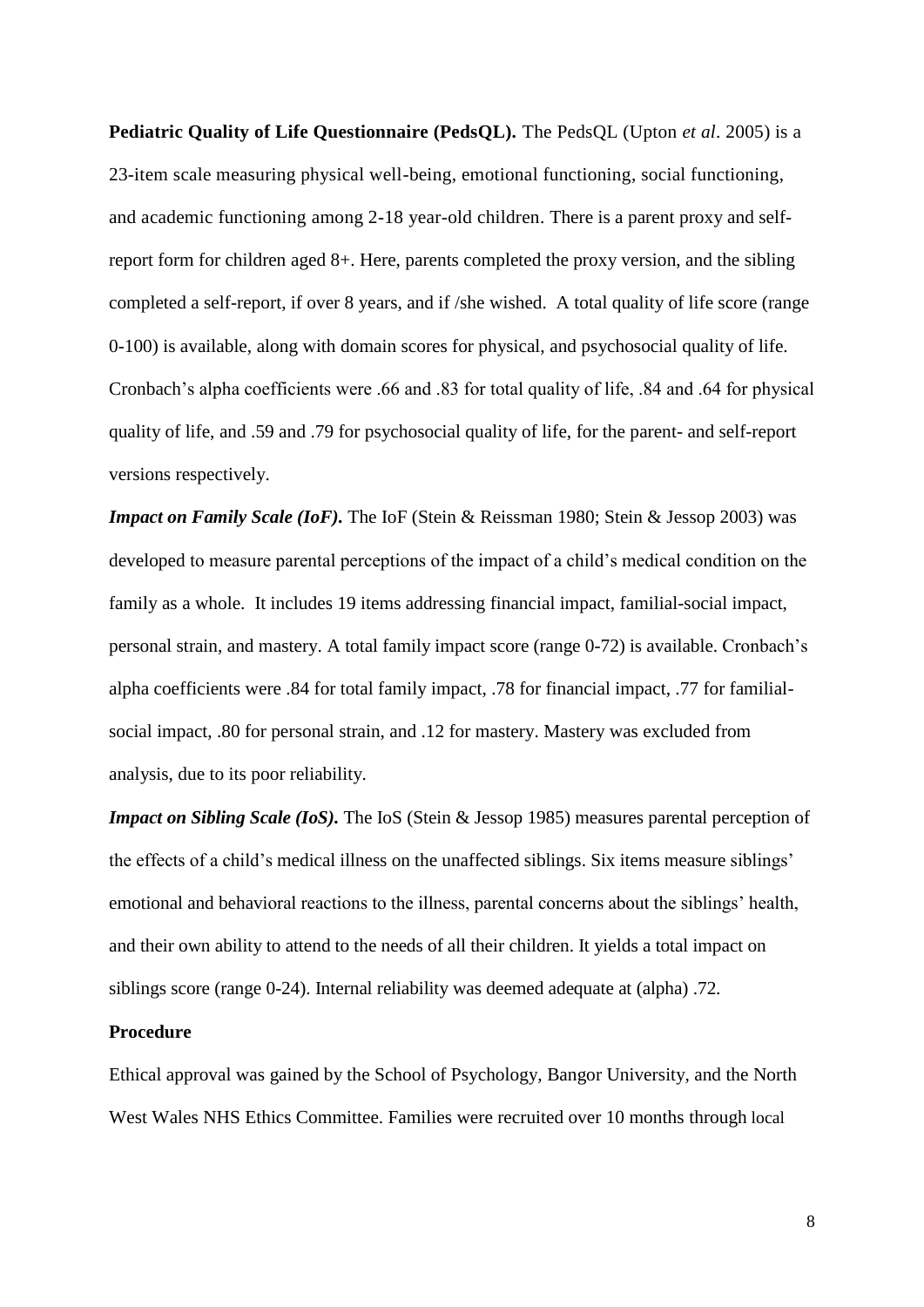hospice services and UK-wide voluntary organizations for families of children with LLCs. Research packs were posted to 143 families and 39 were returned (27% return rate). Participants were eligible for inclusion if the LLC diagnosis of their brother or sister was cited in the dictionary of life-limiting conditions (Hain *et al*. 2013). Families had to have at least one sibling, aged 3-16 years, living in the same household as the child with LLC. The sibling closest in age to the child with the LLC was selected, if there was more than one sibling in a family.

### **Results**

### **Comparison of LLC siblings to normative data.**

Sibling measures in this study were compared to national normative data, where available (Table 2). UK norms were available for the SDQ (Meltzer et al., 2000) and PedsQL (Upton *et al.* 2005). US norms data were available for the IoF and IoS scales (Stein & Jessop 2003). Compared to peers in the general population SDQ norms, siblings of children with LLCs presented significantly higher levels of emotional symptoms, conduct problems, and hyperactivity, with medium effect sizes (*d*=.77, *d*=.61, *d*=.51 respectively). Total behavioral problems and total impact were also significantly higher, with large effect sizes (*d*=.81, *d*=1.04 respectively). Prosocial skills were significantly lower (medium effect size, *d*=.76).

Compared to population norms, siblings' overall and psychosocial quality of life were lower (Table 2), both according to parental reports (small effect sizes (*d*=-.34, *d*=-.38 for total and psychosocial, respectively), and self-reports (medium to large effect sizes: *d*=-.58 and -.72 for total and psychosocial self-rated quality of life, respectively). Family impact was significantly higher than available norms with respect to total impact but also financial, and familial-social impact, with moderate effect sizes (*d*=.53, .42, .62, for total, financial, and familial-social impact, respectively). Personal strain was also significantly higher than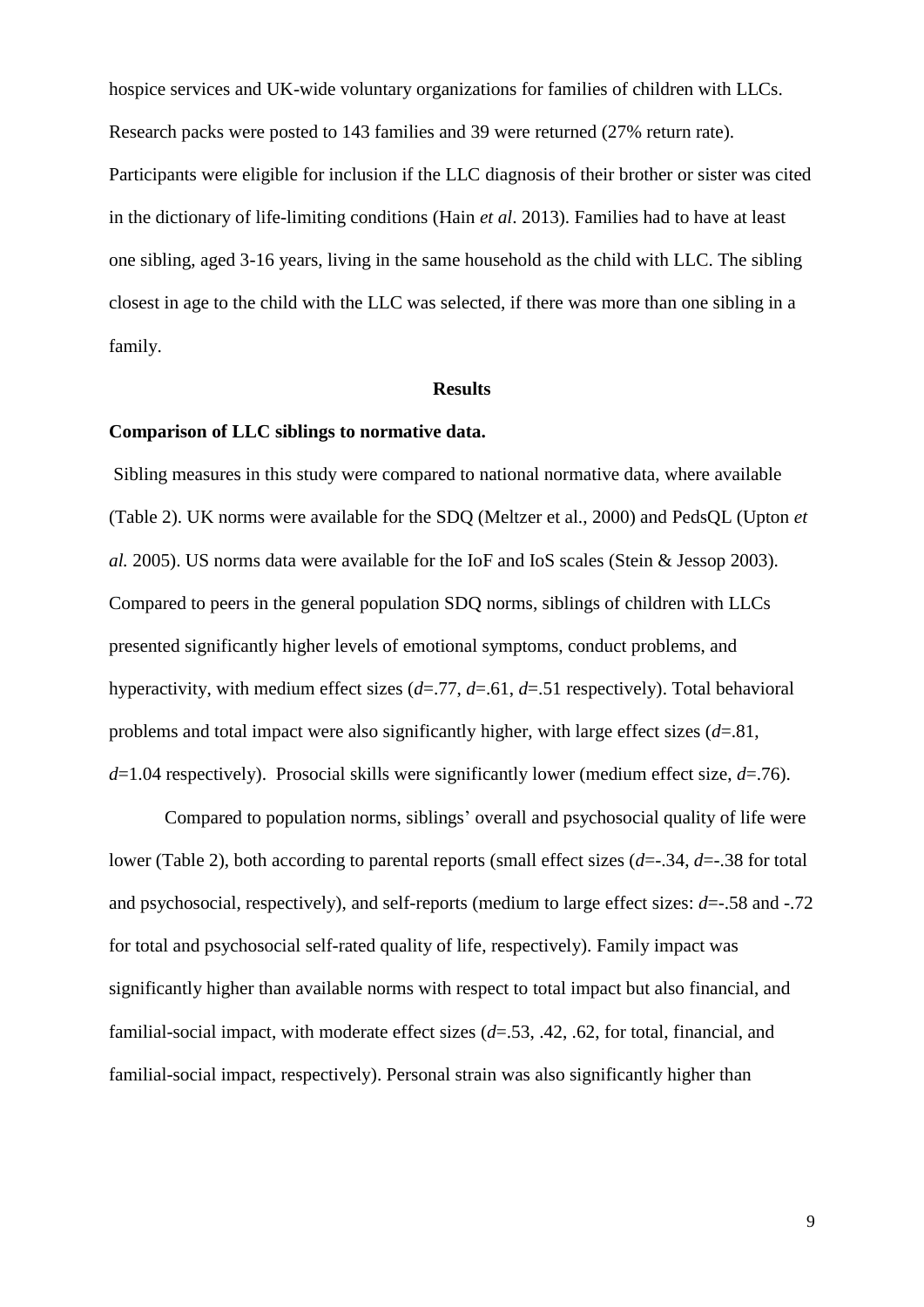available norms with a large effect size (*d*=.83). Interestingly, impact on siblings was rated at levels similar to available norms.

------------------------------------Insert Table 2 here----------------------------------------------------------

**Comparison with ASD Siblings.** SDQ and SRQ scores were compared between the two matched groups using paired samples *t*-tests (Table 3). Siblings of children with LLC displayed significantly higher levels of hyperactivity than siblings of children with ASD (moderate effect size, *d*=-.48), but overall there were no other differences for the SDQ. With regards to sibling relationships, siblings of children with LLC showed significantly lower relative status/power scores than ASD siblings with a large effect size (*d*=1.30), but no other SRQ scores differed between the groups.

-------------------------------------------------Insert Table 3 ------------------------------------------

### **Correlates of Adjustment and Sibling Relationships for the LLC Siblings**

We explored potential association between socio-demographic characteristics and all study outcomes among the LLC group of siblings. Only significant associations are reported. There was a higher impact on siblings reported for girls  $(t(37)) = -2.084$ ,  $p = .044$ ). There were significantly higher levels of self-reported physical quality of life (PedsQL) for siblings whose families accessed hospice care  $(t(16)=2.426, p=.027)$ . Siblings whose parent worked outside the home, either full- or part-time, had significantly higher prosocial skills  $(t(37)=2.069)$ ,  $p=0.046$ ). Lower family income was associated with higher sibling conflict ( $r(39)$ = $-0.325$ ,  $p=0.043$ ), and more financial impact (IoF:  $r(39)=-0.349$ ,  $p=.029$ ). Higher family income was associated with higher parent-rated sibling total quality of life (*r*(39)=.349, *p*=.03), and parentrated sibling physical quality of life  $(r(39)=0.319, p=.048)$ . A shorter length of time since diagnosis was associated with lower SDQ total impact scores (*r*(39)=.343, *p*=.032), less relative status/power in the sibling relationship  $(r(39)=.455, p=.004)$ , and more sibling warmth  $(r(39)=-.365, p=.022)$ . No significant associations were present for sibling age.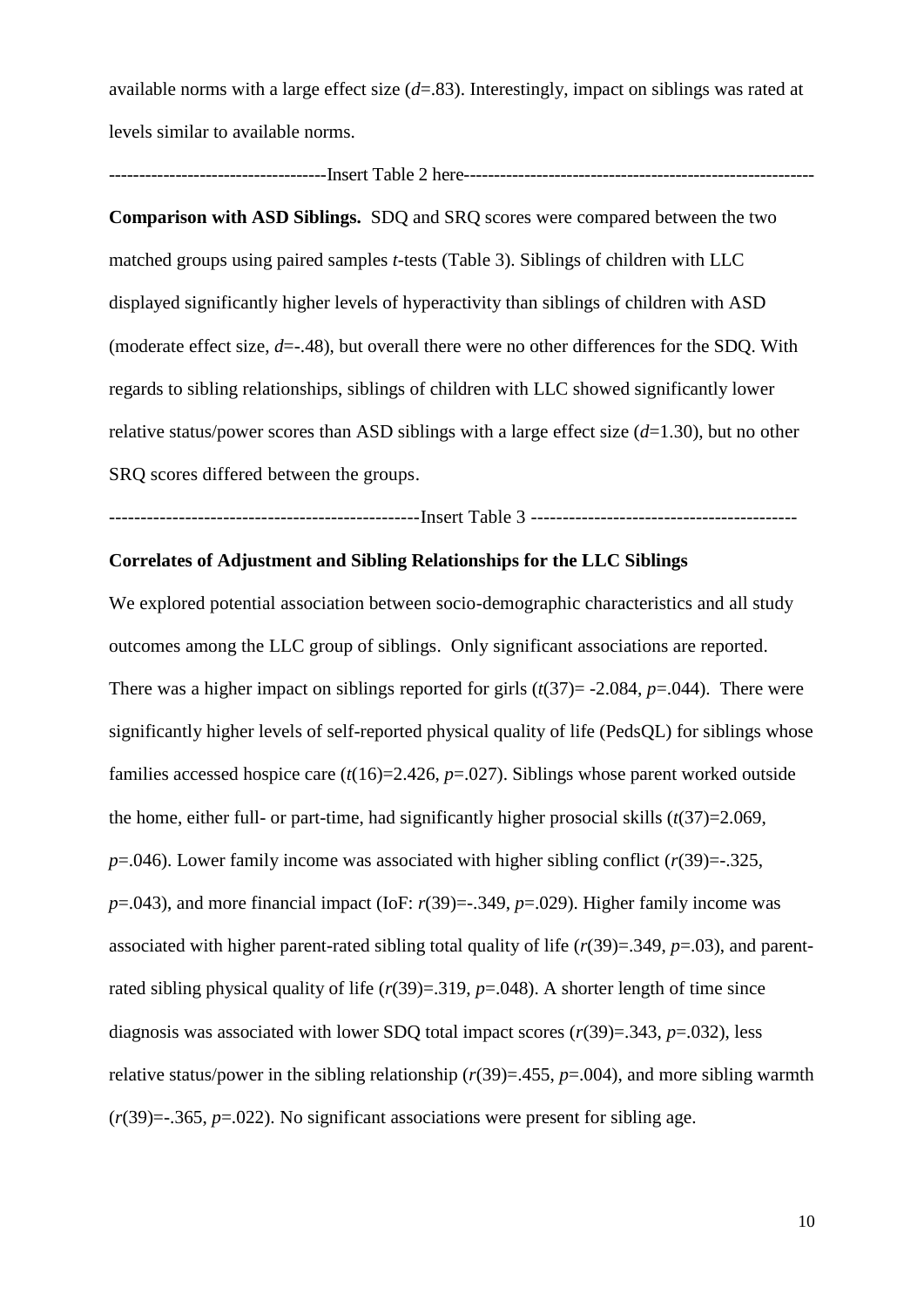#### **Discussion**

Siblings of children with LLC present higher levels of emotional and behavioural problems compared to population peers, consistent with previous evidence in similar groups of siblings (Barlow & Ellard 2006; Brennan *et al.* 2013; Read *et al.* 2010; Sharpe & Rossiter 2002). Additionally, almost half of the siblings (49%), exceeded clinical cut-offs (Goodman, 1997), indicating their difficulties were at clinically significant levels. Prosocial skills were significantly lower compared to the general population. This was unexpected as quantitative and qualitative evidence suggests the complex life experiences of these children may equip them with higher levels of empathy and social skills (Alderfer *et al.* 2015; Brennan *et al*. 2013, Malcolm *et al.* 2014). It could, however, indicate the limited opportunities for social interactions in the lives of these children, as also suggested by the high levels of social strain parents reported. Findings highlighted the role of parental out-of-home employment in increasing children's prosocial skills, possibly as children take over a larger role as a carer that involves both direct caregiving but also negotiating care provision with other formal and informal carers.

Quality of life was significantly lower compared to peers in the general population. It is interesting to note the discrepancy between parent and child-reported quality of life: when parents reported on their children, differences with population data were small (effect sizes were between .30 and.40) but when children reported about their own quality of life differences were larger (effect sizes were between .50 and .80). Recent qualitative evidence that siblings tend to protect their parents by not disclosing the full extent of impact (Malcolm *et al.* 2014) could go some way in explaining this difference between parental and self-reports. The parent-/self-difference might also be explained by parents finding it painful to admit putative negative effects on siblings. Additional high levels of parent-reported impact on

11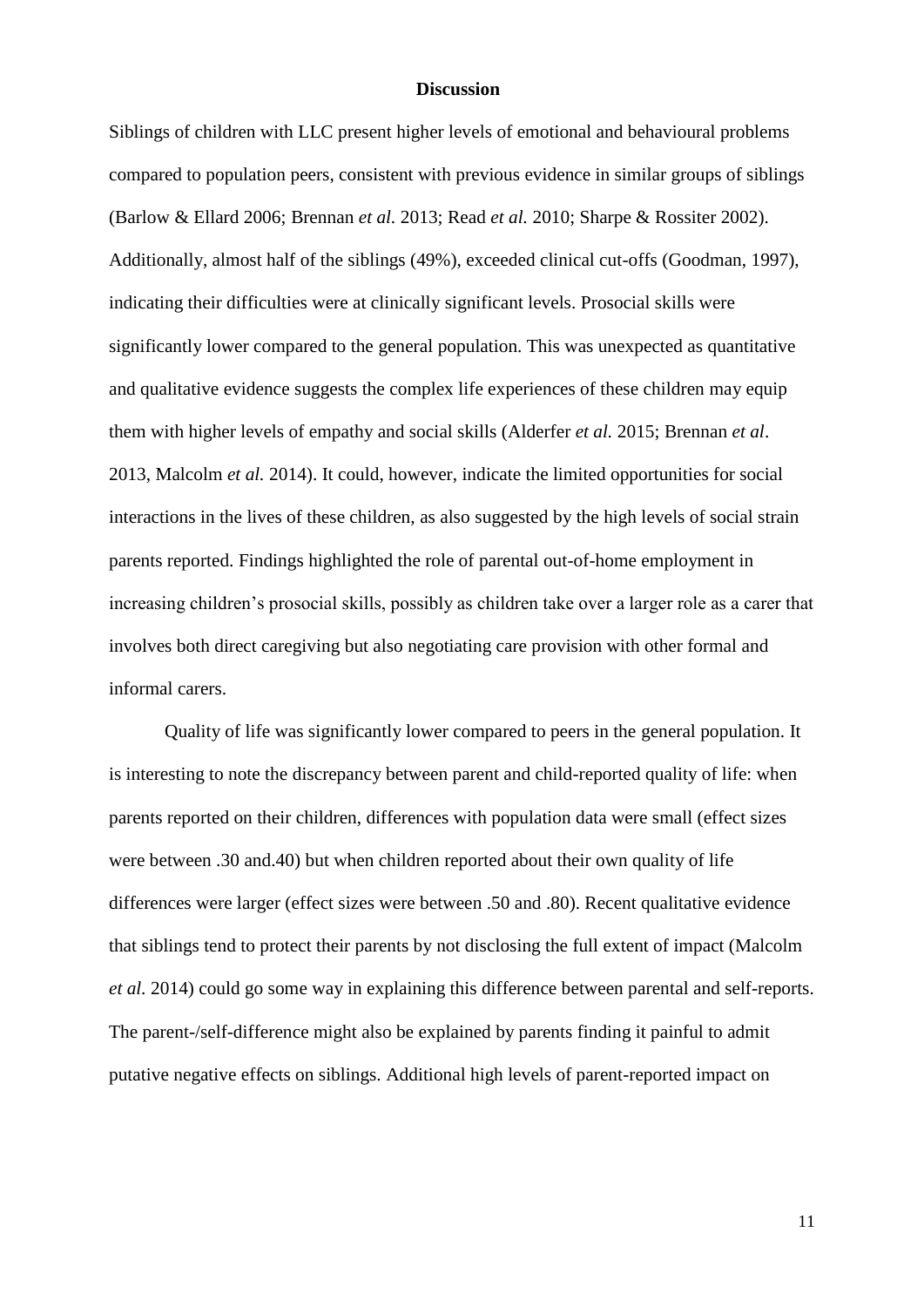family with respect to financial difficulties, altered social relationships, and personal strain highlight the systemic effects of LLCs across family systems.

When considering just how 'at risk' siblings of children with LLCs are, the comparison between these siblings and another high risk group, siblings of children with ASD, revealed very similar levels of difficulties, after accounting for (by matching) factors that are associated with increased difficulties, such as children's gender and age. This would suggest that siblings of children with LLC may be just as 'at risk' of negative psychological outcomes as siblings of children with ASD. O'Brien and colleagues' (2009) review suggested siblings of children with cancer and ASD displayed similarly heightened emotional and behavioral difficulties. In the present study, the matched group design added rigour to this finding.

When we explored socio-demographic correlates of sibling psychological adjustment, to identify correlates of sibling outcomes, few gender or family position associations were found. One gender difference only was found (higher Impact on Siblings scores for females) from 18 possible comparisons, suggesting little evidence for such differences in the current sample. Less time since diagnosis was associated with significantly less total impact, less status/power relationship imbalances, and more sibling relationship warmth, but made no difference to siblings' behaviour problems, contrary to previous findings of more behavioral difficulties immediately after diagnosis (Barlow & Ellard 2006). Differences in findings are likely due to different approaches to classification. For example, Barlow and Ellard (2006, p.16) defined chronic conditions as "*medically diagnosed ailments with a duration of 6 months or longer which shows little change or slow progression*". Lower socio-economic status was associated with higher conflict in sibling relationships and lower quality of life, as would have been expected (Read *et al.* 2010). A potentially protective role for hospice-based

12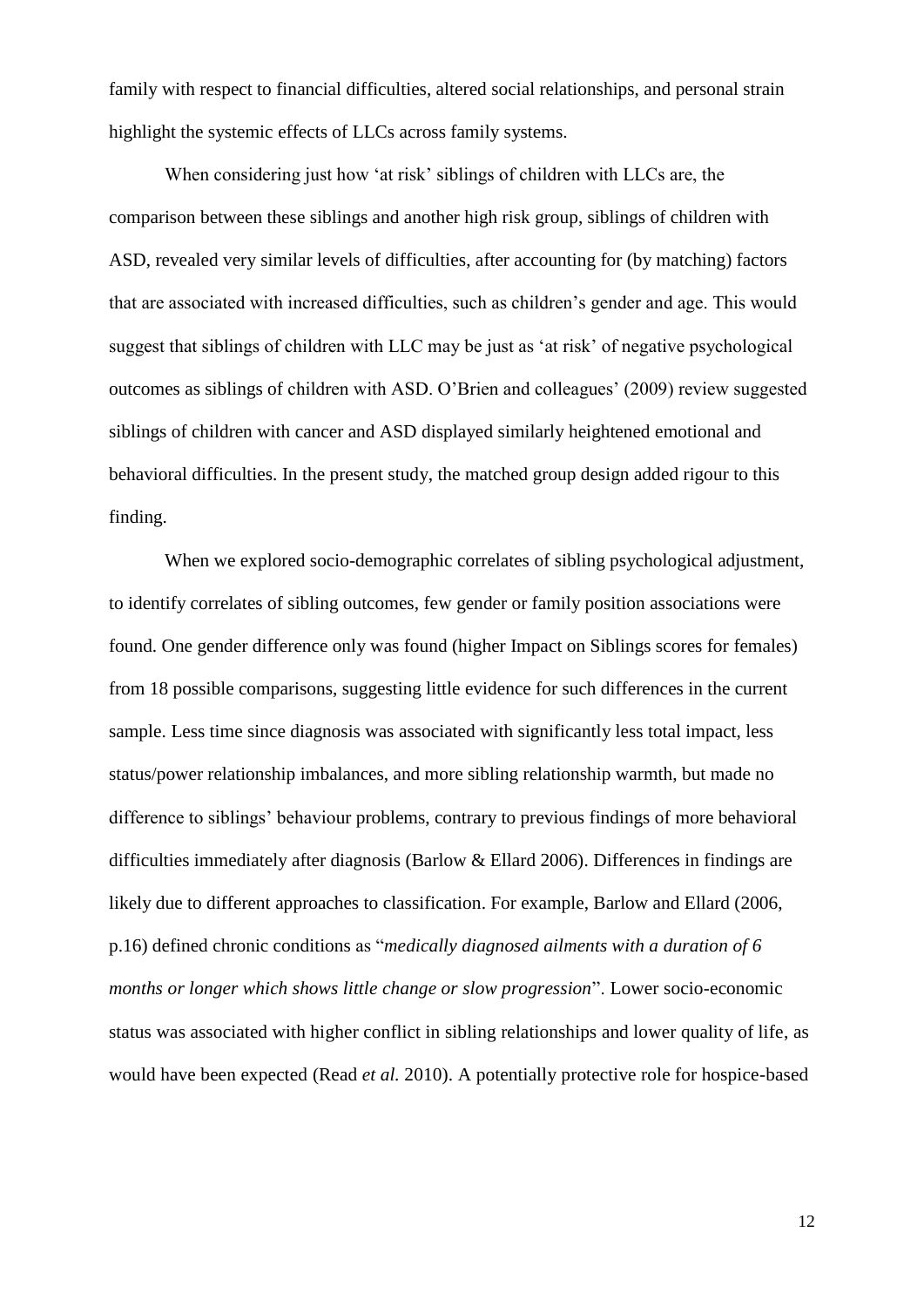services was highlighted by findings of higher physical quality of life (self-rated) for LLC siblings in contact with such services.

To date, interventions suitable for these siblings have not been explored systematically (Lane & Mason 2014). It is suggested that psychoeducation and involving siblings in their brother or sister's treatment might reduce sibling anxiety (e.g., Gursky 2007; Kreicbergs 2010), but the efficacy of these approaches has not been demonstrated. Current findings of similar psychological profile between LLC and ASD siblings suggest we could explore whether evidence-based psychoeducational interventions for ASD siblings (Cooke & Semmens 2010; Knott 2009; Lobato & Kao 2002) might be effective for siblings of children with LLC.

Findings will not generalize to all families of children with LLC as our sample was small and self-selected. Potentially important variables, such as physical or mental health conditions of the sibling and parent were not explored. A strength of the present study is the application of a systematic framework for categorizing LLCs (Hain *et al*. 2013) that allowed us to consider a wider group of children than previous studies, all of whom presented with medical conditions that were life-limiting.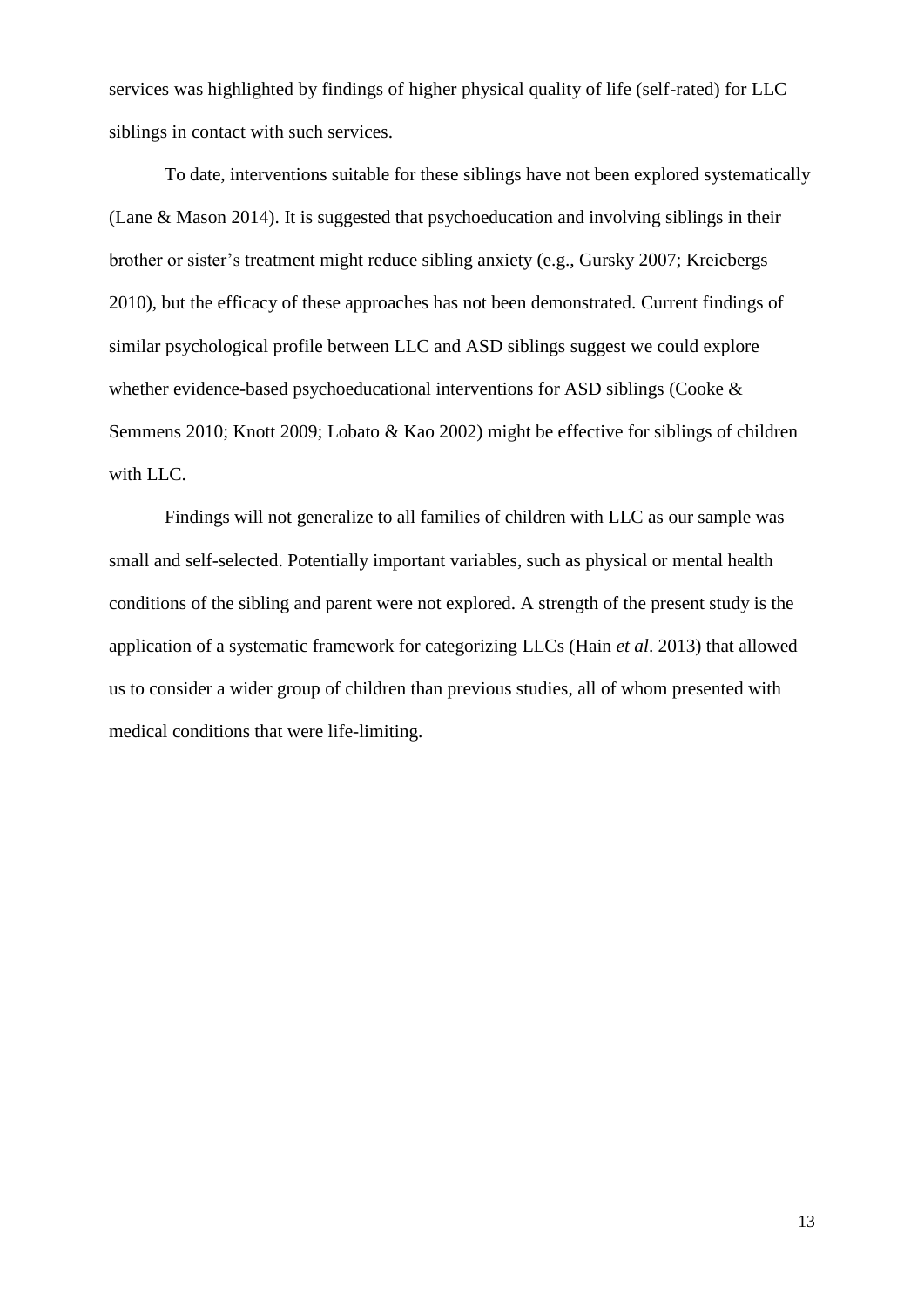## **Key points**

- Growing up with a brother or sister with a life-limiting condition is likely to impact on siblings' experiences.
- We used a systematic classification of life-limiting conditions to identify children and their families. Compared to peers in the population, siblings experienced higher levels of emotional and behavioural problems and lower quality of life, especially psychosocial.
- Compared to families where the child has non-life-limiting illness, the impact on the family was perceived as greater, albeit not the impact on the siblings.
- Compared to siblings of children with autism, emotional, behavior problems and sibling relationships were at similar levels.
- The findings suggest high levels of need among siblings and families with a child with life-limiting illness, yet the evidence base for appropriate interventions is limited. Siblings' psychological adjustment appears, however, similar to that of another group of high-risk siblings (autism), highlighting the potential for drawing on the autism evidence base for effective sibling intervention approaches.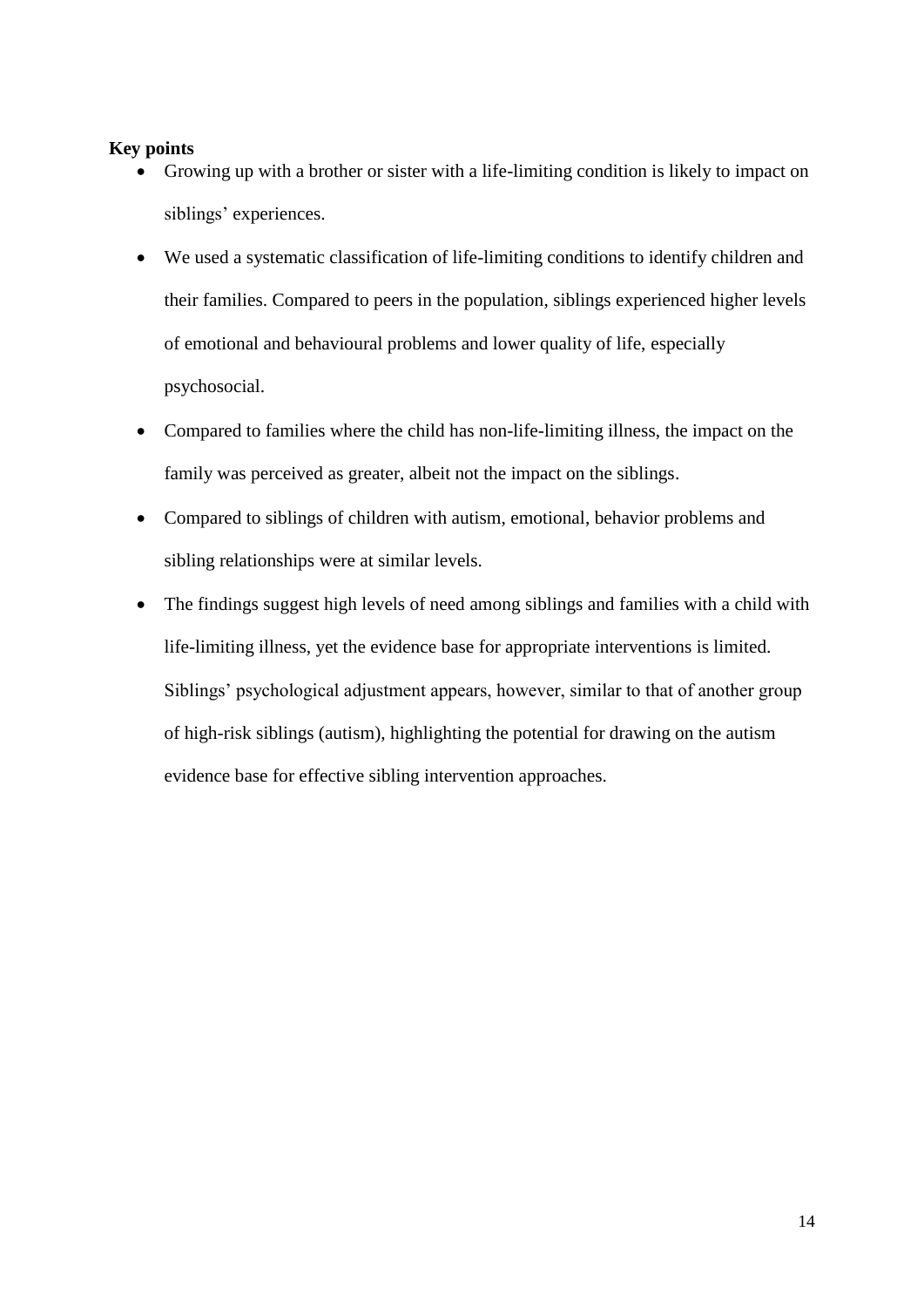#### **References**

- Alderfer, M.A. Long, K.A. Lown, E.A. Marsland, A.L. Ostrowski, N.L. Hock, J.M. *et al.* (2010). Psychosocial Adjustment of Siblings of Children with Cancer: A Systematic Review. *Psycho-oncology*, **19**, 789-805.
- Alderfer, M. A. Stanley, C. Conroy, R. Long, K. A. Fairclough, D. L. Kazak A. E. *et al*. (2015) The social functioning of siblings of children with cancer: a multi-informant investigation. *Journal of Pediatric Psychology,* **40**, 309-319.
- ACT/RCPCH (1997) A guide to the development of children's palliative care services. Association for Children with Life-Threatening or Terminal Conditions and their Families and Royal College of Paediatrics and Child Health. http://www.rcpch.ac.uk/sites/default/files/asset\_library/Publications/G/Children's\_Palliative\_ Care\_Services.pdf Accessed 02/02/16.
- Barlow, J.H. & Ellard, D.R. (2006) The Psychosocial Well-Being of Children with Chronic Disease, Their Parents and Siblings: An Overview of the Research Base. *Child: Care, Health & Development,* **32**, 19-31*.*
- Brennan, C Hugh-Jones, S. & Aldridge, J. (2013) Paediatric life-limiting conditions: Coping and adjustment in siblings. *Journal of Health Psychology,* **18**, 813-824.
- Breslau, N. Weitzman, M. & Messenger K. (1981) Psychologic Functioning of Siblings of Disabled Children. *Pediatrics*, **67,** 344-353.
- Buhrmester, D. & Furman, W. (1990) Perceptions of Sibling Relationships during Middle Childhood and Adolescence. *Child Development*, **61**, 1387-1389.
- Cooke, J. & Semmens, C. (2010) The Development and Evaluation of a Support Group for Siblings of Children on the Autistic Spectrum. *Good Autism Practice,* **11**, 23-29.
- Department of Health & Children. (2009) *Palliative Care for Children with Life-limiting Conditions in Ireland* – *a National Policy*. Dublin: Stationary Office.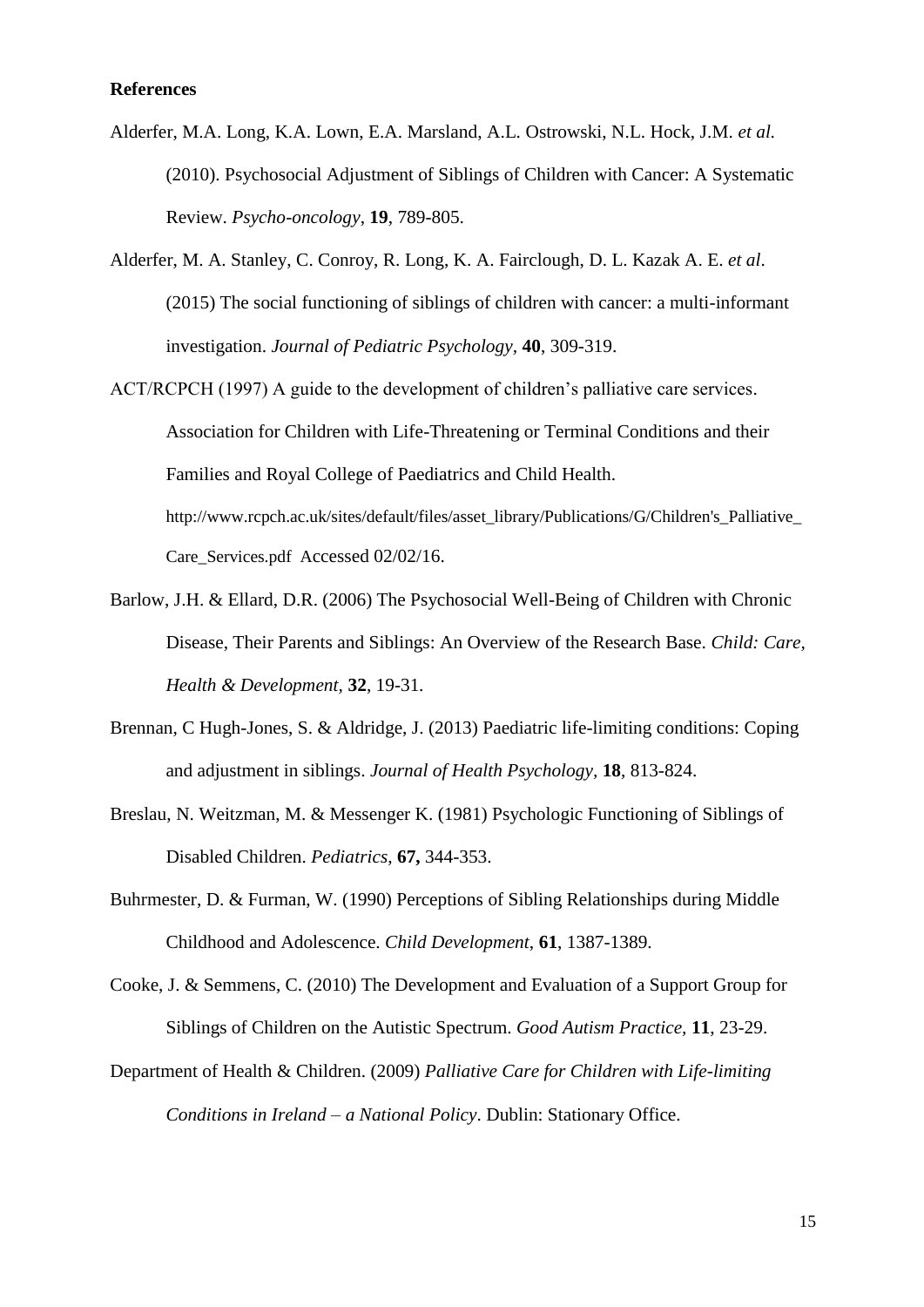- Fraser, L. Miller, M. Hain, R. Norman, P. Aldridge, J. McKinney, P. et al. (2012). Rising national prevalence of life-limiting conditions in children in England. *Pediatrics,* **129**, 1-7.
- Goodman, R. (1997) The Strengths and Difficulties Questionnaire: A Research Note. *Journal of Child Psychology and Psychiatry,* **38**, 581–586.
- Gursky, B. (2007) The Effect of Educational Interventions with Siblings of Hospitalized Children. *Journal of Developmental and Behavioral Pediatrics,* **28**, 1-7*.*
- Hastings, R.P. (2003) Brief Report: Behavioural Adjustment of Siblings of Children with Autism. *Journal of Autism and Developmental Disorders*, **33,** 99-104.
- Houtzager, B.A. Grootenhuis, M.A. Hoeskstra-Weebers, J.E.H.M. Caron, H.N. & Last, B.F. (2003) Psychological functioning in siblings of paediatric cancer patients one to six months after diagnosis. *European Journal of Cancer*, **39**, 1423-1432.
- Knott, F. (2009) Sibshops: Supporting Siblings of Children on the Autistic Spectrum. *Good Autism Practice,* **10**, 18-26.
- Kreicbergs, U. (2010) *The Voice of the Invisible: The Experiences and Consequences of having a Brother or Sister with Cancer during Childhood*. Conference Seminar: 2010 International Society of Pediatric Oncology (SIOP): *Boston*. Available: [http://www.cure4kids.org/ums/home/public\\_area/c4k\\_seminar/?ppts\\_id=2215.](http://www.cure4kids.org/ums/home/public_area/c4k_seminar/?ppts_id=2215.)
- Lane, C. & Mason,J. (2014). Meeting the needs of siblings of children with life-limiting illnesses. *Nursing children and young people*, **26,** 16-20.
- Lobato, D.J. & Kao, B.T. (2002) Integrated sibling-parent intervention to improve sibling knowledge and adjustment to chronic illness and disability. *Journal of Pediatric Psychology,* **27**, 711-716.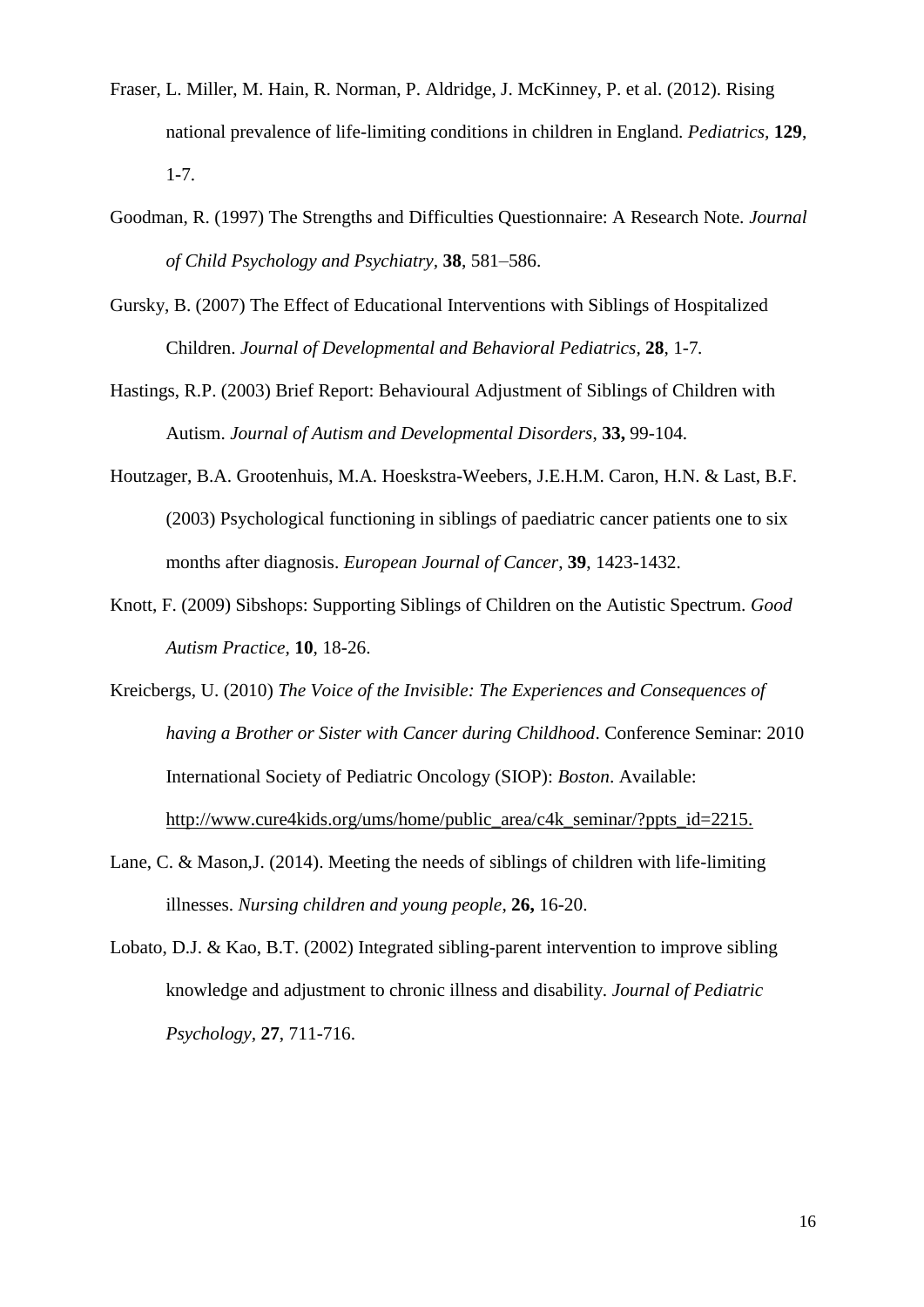- Malcolm, C. Gibson, F. Adams, S. Anderson, G. & Forbat, L. (2014) A relational understanding of sibling experiences of children with rare-life-limiting conditions: Findings from a qualitative study. *Journal of Child Health Care*, **18**, 230-240.
- Meltzer, H. Gatward, R. Goodman, R. & Ford, F. (2000) *Mental Health of Children and Adolescents in Great Britain*. London: The Stationery Office.
- Nielsen, K.M. Mandleco, B. Roper, S.O.R. Cox, A. Dyches, T. & Marshall, E.S. (2010) Parental perceptions of sibling relationships in families rearing a child with a chronic condition. *Journal of Pediatric Nursing*, **27**, 34-43.
- Noyes, J. Edwards, R. T. Hastings, R. P. Hain, R. Totsika, V. Bennett, V. Hobson, L. Davies, G. R. Humphreys, C. Devins, M. Spencer, L. H. & Lewis, M. (2013) Evidence-based planning and costing palliative care services for children: Novel multi-method epidemiological and economic exemplar. *BMC Palliative Care*, 12-18.
- O'Brien, I. Duffy, A. & Nicholl, H. (2009) Impact of childhood chronic illnesses on siblings: A literature review. *British Journal of Nursing*, **18**, 1358-1365.
- Petalas, M.A. Hastings, R.P. Nash, S. Hall., L.M. Joannidi, H. & Dowey, A. (2012). Psychological Adjustment and Sibling Relationships in Siblings of Children with Autism Spectrum Disorders: Environmental Stressors and the Broad Autism Phenotype. *Research in Autism Spectrum Disorders*, **6**, 546-555.
- Petalas, M.A. Hastings, R.P. Nash, S. Lloyd, T. & Dowey, A. (2009) Emotional and Behavioural Adjustment in Siblings of Children with Intellectual Disability with and without Autism. *Autism*, **13**, 471-483.
- Read, J. Kinali, M. Muntoni, F. & Garralda, M.E. (2010) Psychosocial adjustment in siblings of young people with Duchenne Muscular Dystrophy. *European Journal of Pediatric Neurology*, **14**, 340-348.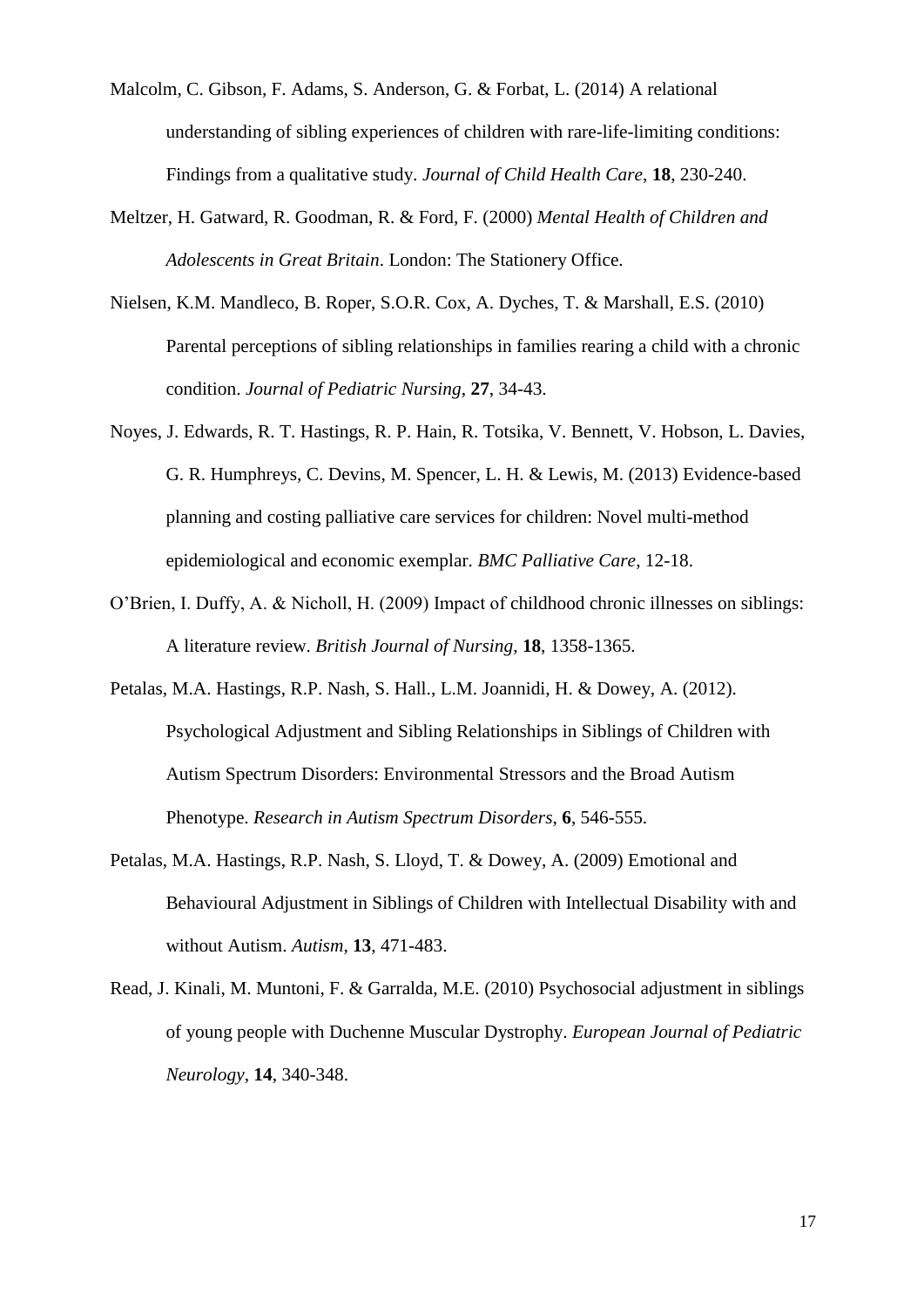- Ross, P. & Cuskelly, M. (2006) Adjustment, sibling problems, and coping strategies of brothers and sisters of children with autistic spectrum disorder. *Journal of Intellectual and Developmental Disabilities*, **31,** 77-86.
- Sharpe, D. & Rossiter, L. (2002) Siblings of children with a chronic Illness: A meta-analysis. *Journal of Pediatric Psychology,* **27,** 699-710*.*
- Sloper, P. (2000) Predictors of distress in parents of children with cancer: A prospective study. J*ournal of Pediatric Psychology*, **25**, 79-91.
- Stein, R.E.K., & Jessop, D.J. (1985). *Tables Documenting the Psychometric Properties of a Measure of the Impact of a Chronic Illness on a Family*. NY: Albert Einstein College of Medicine, Department of Pediatrics.
- Stein, R.E.K. & Jessop, D.J. (2003) The Impact on Family Scale revisited: Further psychometric data. *Developmental and Behavioural Pediatrics*, **24**, 9-16.
- Stein, R.E.K. & Reissman, C.K. (1980) The development of an Impact on Family Scale: preliminary findings. *Medical Care*, **18**, 465-472.
- Upton, P. Eiser, C. Cheung, I. Hutchings, H.A. Jenney, M. Maddocks, A. *et al*. (2005) Measurement properties of the UK-English version of the Pediatric Quality of Life Inventory TM (PedsQLTM) Generic Core Scales. *Health and Quality of Life*, **3**, 22-29.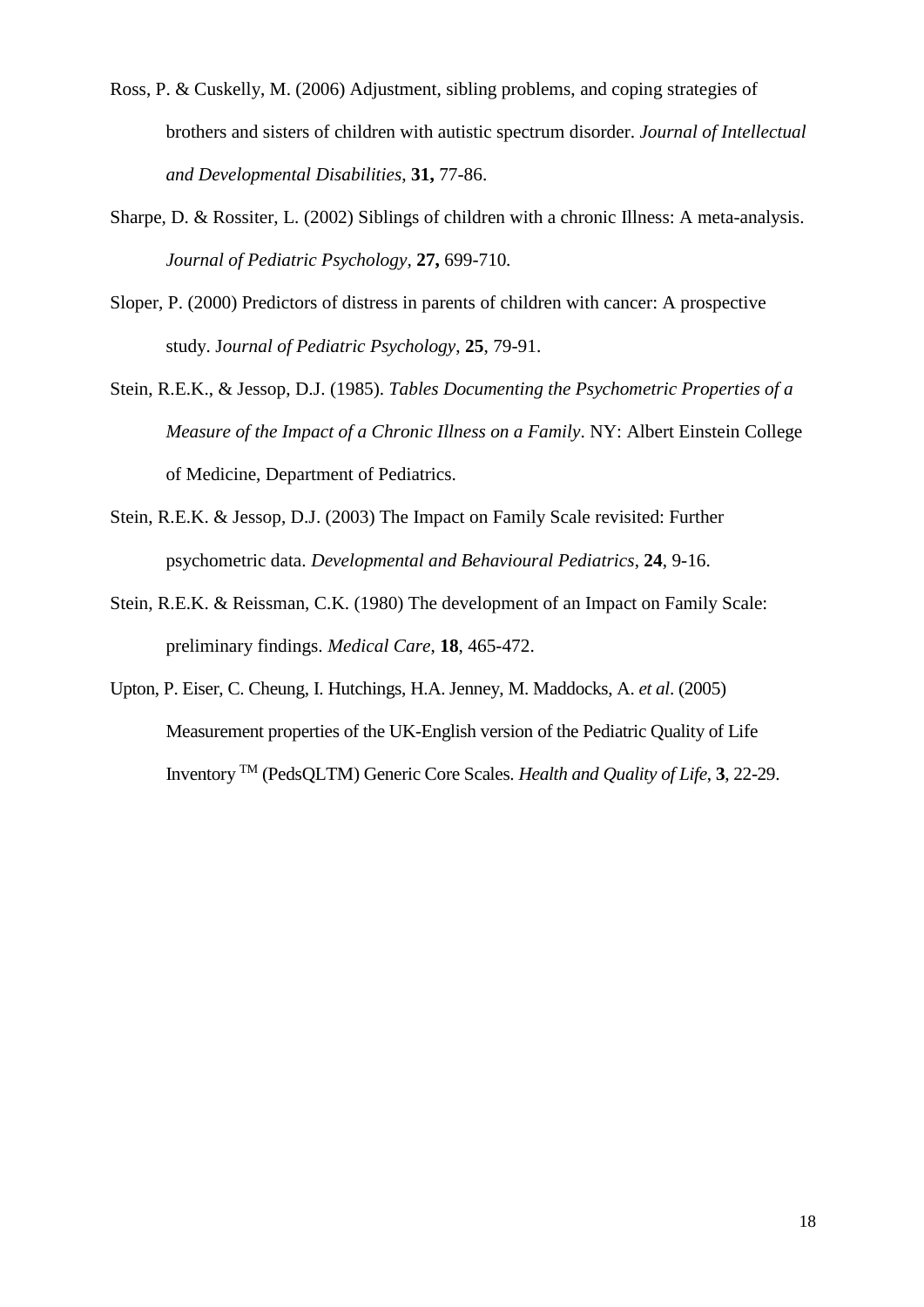| Demographic variable                     | LLC group    | <b>ASD</b> group |
|------------------------------------------|--------------|------------------|
| Sibling gender $(n)$                     |              |                  |
| Male                                     | 21           | 21               |
| Female                                   | 11           | 11               |
| Sibling age (in years) (mean, SD)        | 8.88 (3.28)  | 9.19(3.08)       |
| Child with condition gender $(n)$        |              |                  |
| Male                                     | 17           | 17               |
| Female                                   | 15           | 15               |
| Child condition age (in years)(mean, SD) | 7.78(3.78)   | 8.90 (2.79)      |
| Sibling and child sex differences $(n)$  |              |                  |
| Same sex                                 | 16           | 16               |
| Different sex                            | 16           | 16               |
| Sibling relative position within family  |              |                  |
| Older                                    | 20           | 20               |
| Younger                                  | 11           | 11               |
| Twin                                     | $\mathbf{1}$ | $\mathbf{1}$     |
| Parent gender $(n)$                      |              |                  |
| Male                                     | $\mathbf{1}$ | $\overline{0}$   |
| Female                                   | 31           | 32               |
| Relationship to child $(n)$              |              |                  |
| Mother                                   | 30           | 32               |
| Father                                   | $\mathbf{1}$ | $\overline{0}$   |
| Foster parent                            | $\mathbf{1}$ | $\boldsymbol{0}$ |

Table 1. Demographic profile of the LLC (N=32) and ASD (N=32) matched sibling groups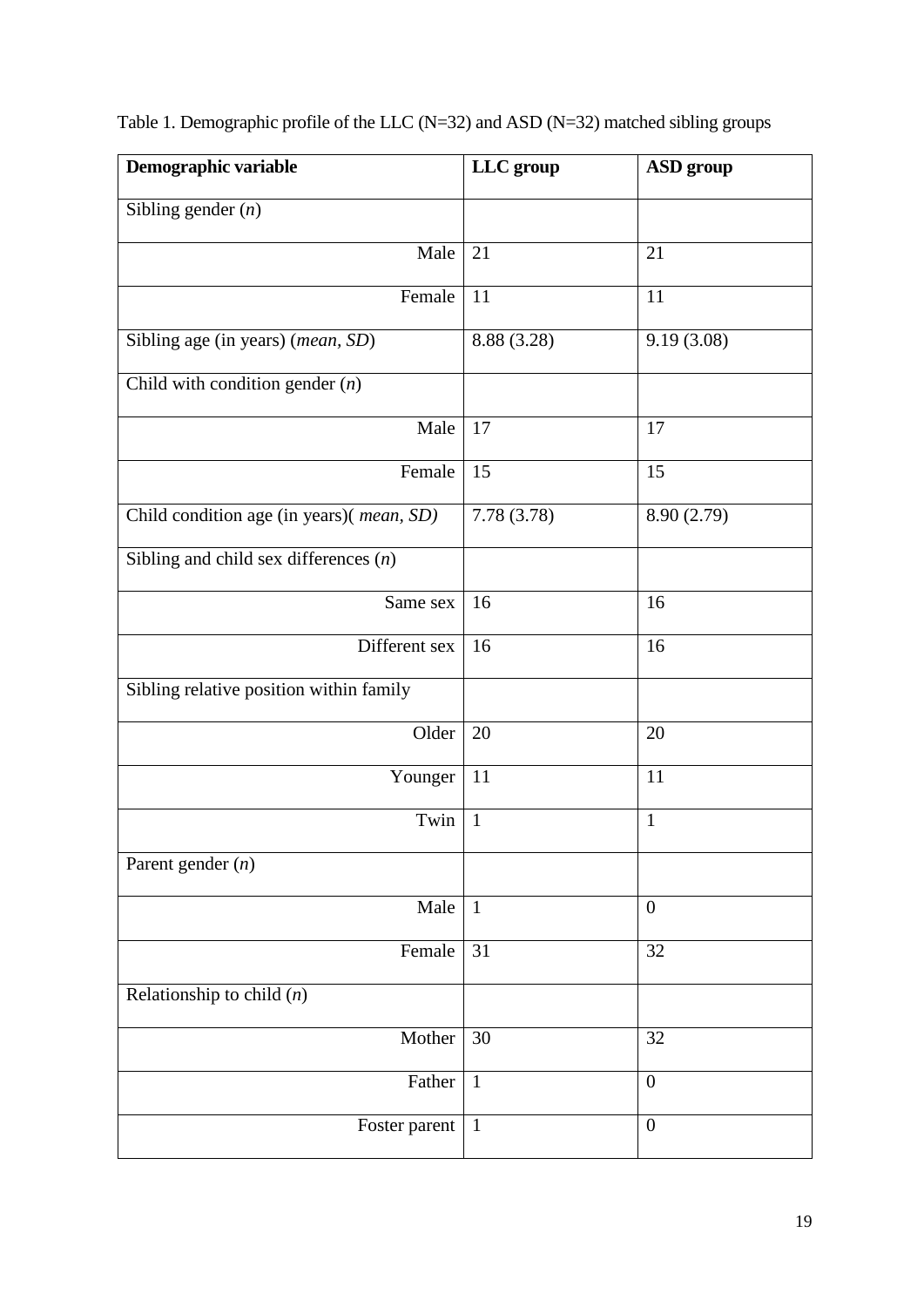| Parent age (in years) ( <i>mean</i> , SD) | 39.50 (6.22) | 42.01(4.10) |
|-------------------------------------------|--------------|-------------|
| Parent education level $(n)$              |              |             |
| High school qualifications                | 8            | 13          |
| University/college education              | 24           | 16          |
| No formal education                       | $\theta$     | 3           |
| Parent employment status $(n)$            |              |             |
| Currently employed                        | 18           | 21          |
| Currently not employed                    | 14           | 11          |
| Total annual income $(n)$                 |              |             |
| Less than $£35,000$                       | 14           | 18          |
| More than $£35,000$                       | 18           | 14          |
| Length of time since diagnosis (in years) | 5.78(3.05)   | 3.22(2.14)  |
| (mean, SD)                                |              |             |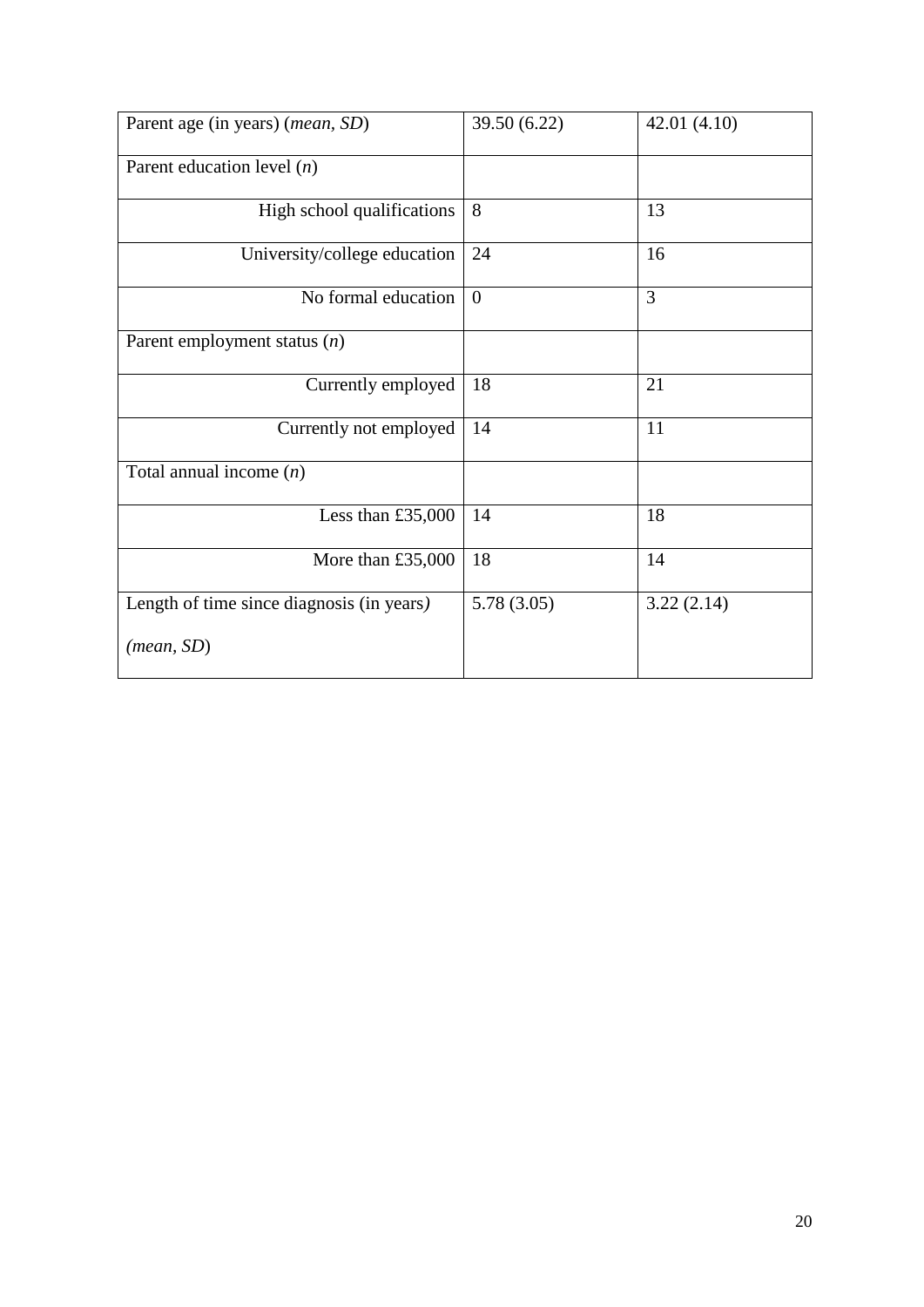| <b>Domain</b>                           | <b>Normative</b> | <b>LLC</b> Siblings | <b>Effect size</b><br>(d) | t-test             |
|-----------------------------------------|------------------|---------------------|---------------------------|--------------------|
|                                         | Mean $(SD)$      | Mean (SD)           |                           | comparison         |
| SDQ <sup>1</sup>                        |                  |                     |                           |                    |
| <b>Emotional symptoms</b>               | 1.9(2.0)         | 3.44(2.9)           | .77                       | 3.371, $p=.002*$   |
| Conduct problems                        | 1.6(1.7)         | 2.64(2.1)           | .61                       | 3.065, $p=.004*$   |
| Hyperactivity                           | 3.5(2.6)         | 4.82(3.2)           | .51                       | $2.616$ , p=.013*  |
| Peer problems                           | 1.5(1.7)         | 2.18(2.2)           | .40                       | $1.909$ , p=.064   |
| Prosocial                               | 8.6(1.6)         | 7.38(2.2)           | $-.76$                    | $-3.535$ , p=.001* |
| <b>Total difficulties</b>               | 8.4(5.8)         | 13.08(7.4)          | .81                       | 3.955, p <. 001*   |
| Total impact                            | 0.4(1.1)         | 1.54(2.3)           | 1.04                      | 3.071, $p=.004*$   |
| Parent-rated PedsQL <sup>2</sup>        |                  |                     |                           |                    |
| Total score                             | 81.12 (13.9)     | 76.45 (13.8)        | $-.34$                    | $-2.117$ , p=.041* |
| Physical QoL                            | 84.99 (16.1)     | 83.6 (17.8)         | $-.09$                    | $-487$ , p=.629    |
| Psychosocial QoL                        | 79.00 (14.7)     | 73.46 (17.0)        | $-.38$                    | $-2.035$ , p=.049* |
| Child Self-reported PedsQL <sup>2</sup> |                  |                     |                           |                    |
| Total score                             | 82.25 (13.1)     | 74.60 (12.7)        | $-.58$                    | $-2.557$ , p=.020* |
| Physical QoL                            | 86.08 (14.1)     | 82.58 (12.1)        | $-.25$                    | $-1.229$ , p=.236  |
| Psychosocial QoL                        | 80.50 (14.1)     | 70.41 (15.2)        | $-.72$                    | $-2.823$ , p=.012* |
| <b>Impact on Family<sup>3</sup></b>     |                  |                     |                           |                    |
| Total impact                            | $46.20(-)$       | 52.03(10.1)         | .53                       | 3.338, $p=.002*$   |
| Financial support                       | $7.60(-)$        | 8.62(2.5)           | .42                       | 2.593, $p=.013*$   |
| Personal strain                         | $24.40(-)$       | 29.36(6.0)          | .83                       | 5.152, p<.001*     |
| Familial-social strain                  | $19.90(-)$       | 22.72(4.6)          | .62                       | 3.870, $p<.001*$   |

Table 2. Comparison of overall LLC sample (n=39) to available normative data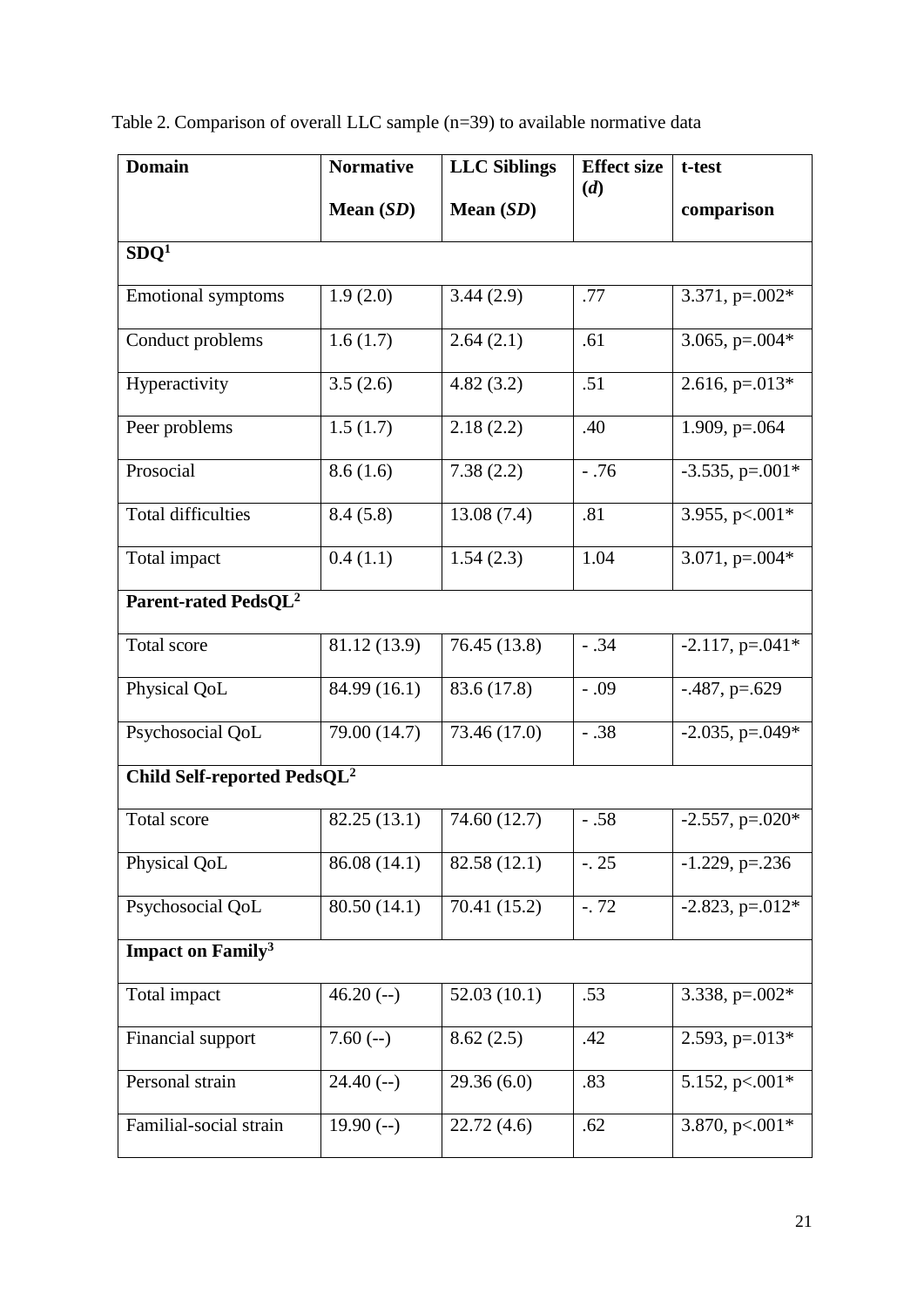| Impact on Sibling <sup>3</sup> |            |            |     |                |
|--------------------------------|------------|------------|-----|----------------|
| Total sibling impact           | $13.10(-)$ | 13.41(3.6) | .09 | $.545, p=.589$ |

*Available norms: <sup>1</sup>Meltzer et al. (2000), <sup>2</sup>Upton et al. (2005), <sup>3</sup>Stein & Jessop (2003); Standard deviations on normative data for IoS and IoF not available.*

*\*significant at the .05 level,* 

*QoL = quality of life*